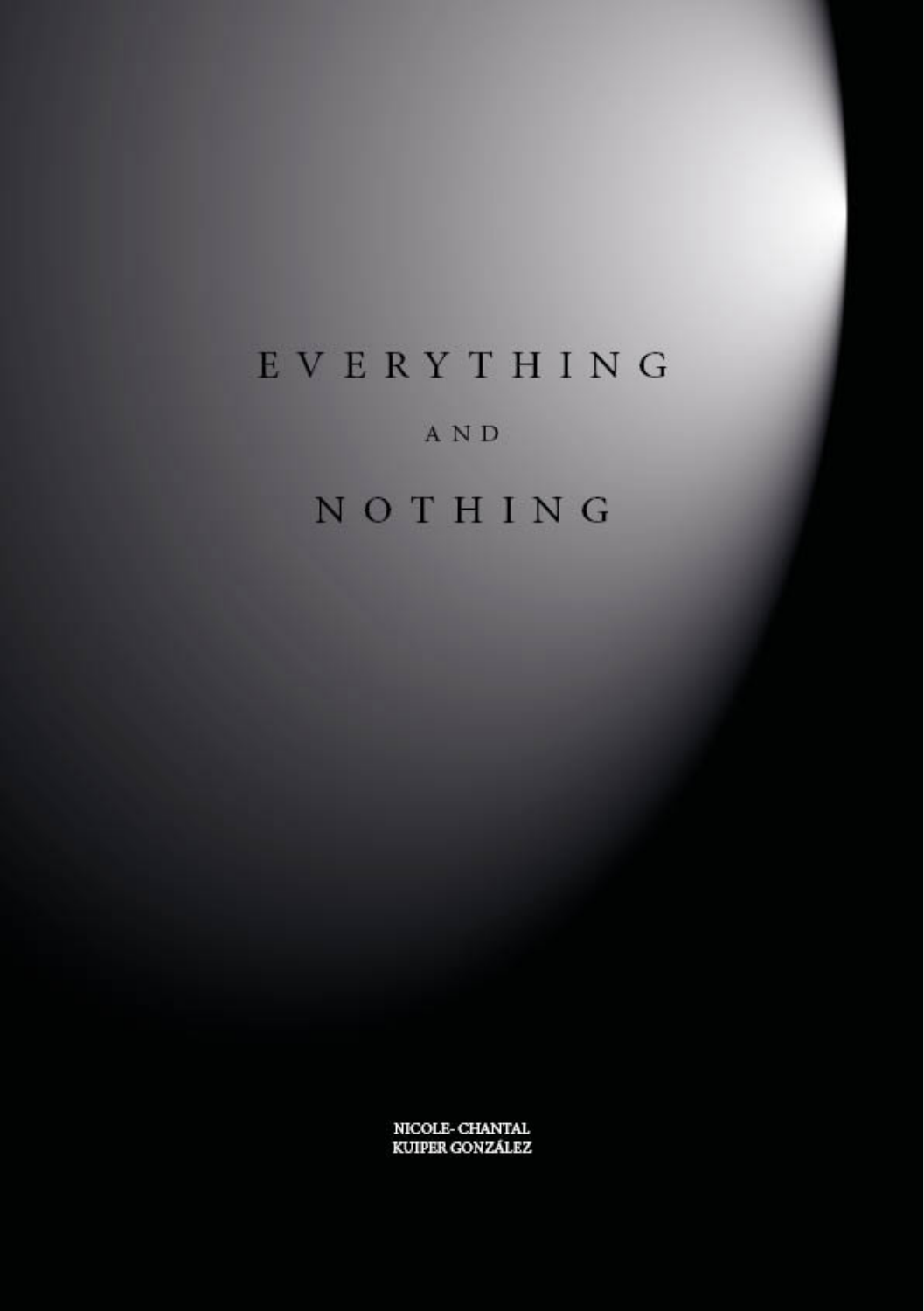'If I can be Everything, I am Everything and Nothing'

NK, 2021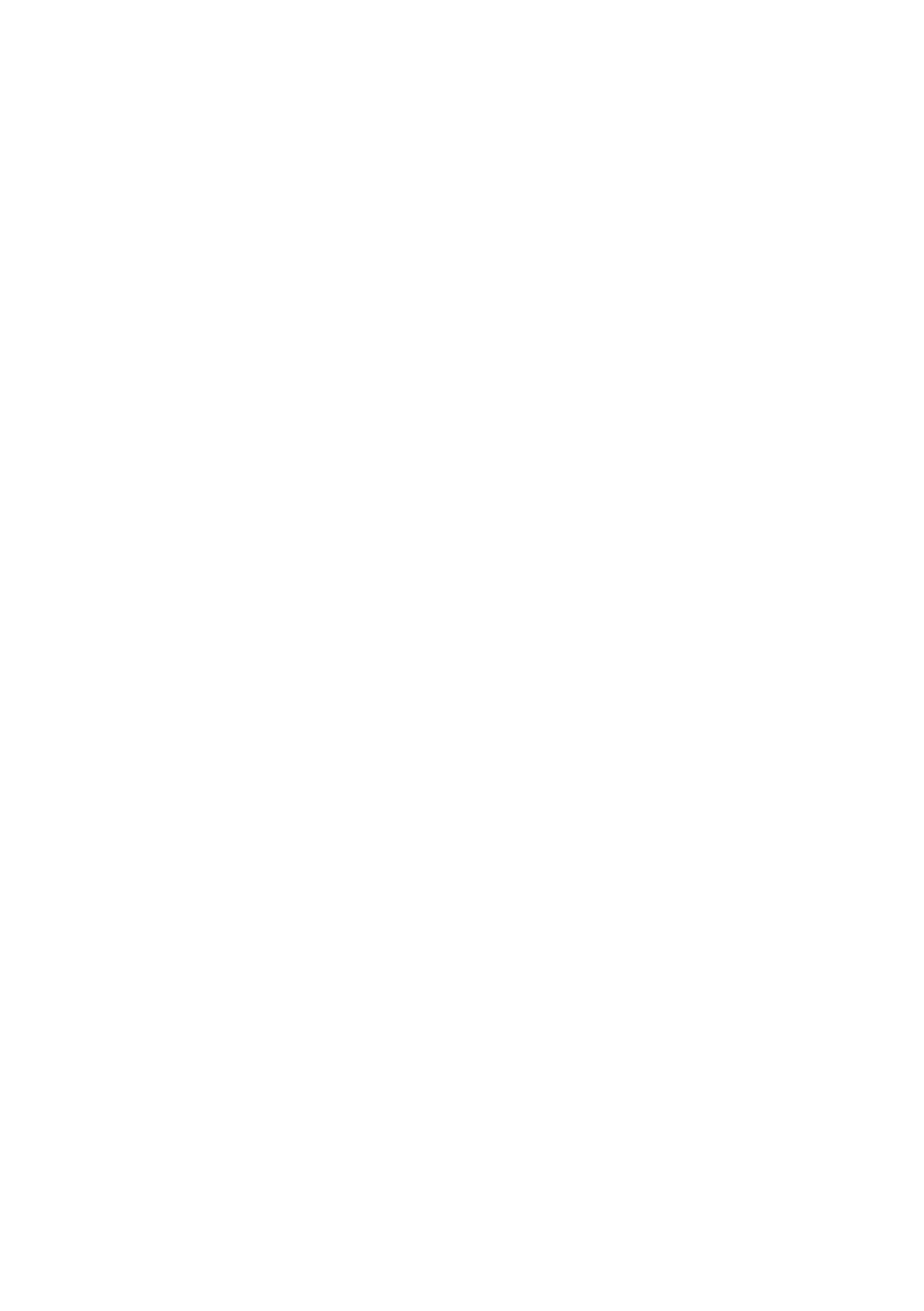# **TABLE OF CONTENT**

| El Todo y la Nada                                                                       |    |
|-----------------------------------------------------------------------------------------|----|
| <b>Part One</b><br>The Idea of the Absurd                                               | 9  |
| Example of the existence of the absurd                                                  | 12 |
| Example of how concepts contradict themselves to exist and<br>therefore form the absurd | 16 |
| <b>Part Two</b><br>The Absurd in Everything and Nothing                                 | 22 |
| Example of how the absurd beats logic to form the absurd in<br>Everything and Nothing.  | 28 |

Literature Page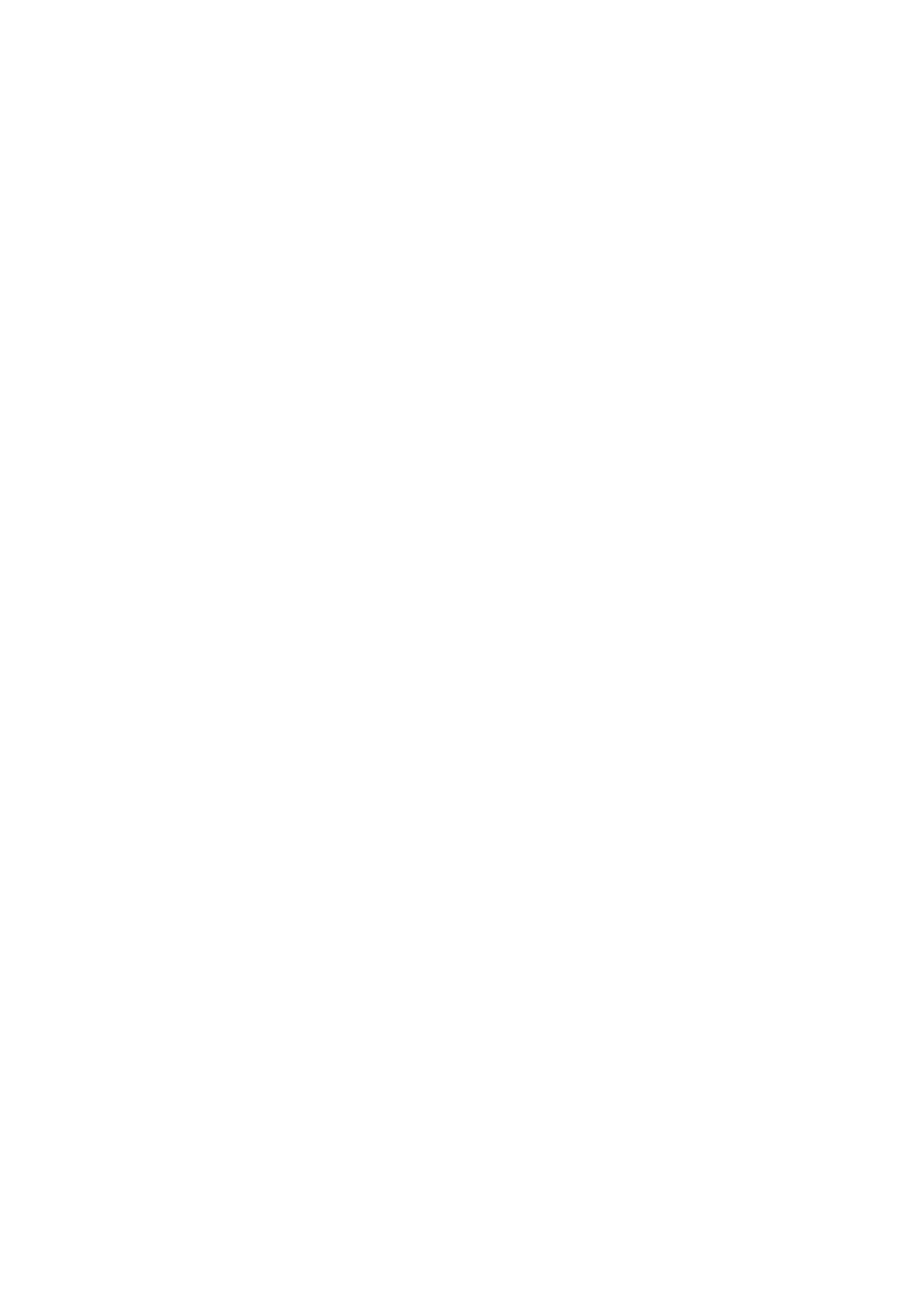### **INSTRUCTIONS:**

Read the text and fill in the question based on your own truth.

……………………………………………………………………………….........................................

 $\Box$ 

Tick the boxes with your correct answer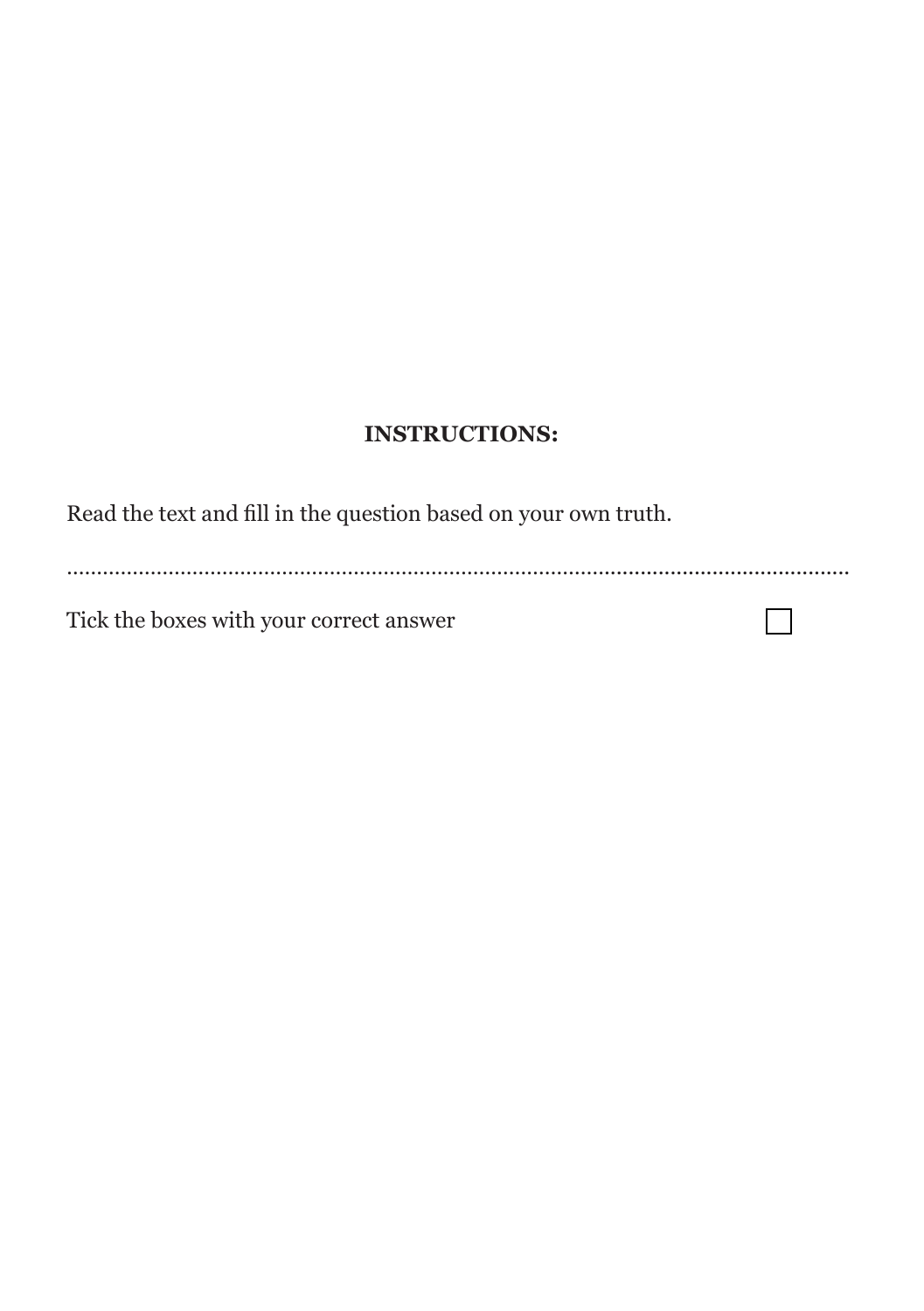#### **El Todo y La Nada**

Creo que nunca llegare a entender lo que es el arte, o ser artista. Cada conversación me hace cuestionarme la definición que en un día creí. Casi como si el concepto tuviera vida propia. Crece, evoluciona, se estanca, y luego cambia.

> Conceptos, ideas, definiciones, todo son ilusiones. Creadas por el pensamiento, la llamada imaginación. Esa imaginación que nos eleva a los cielos.

La que nos separa de la naturaleza, y nos deja por encima del resto. Porque imagino reglas, y religiones. Porque imagino verdades y razones. ¿Que soy, si no un creador divino?

> ¿Pero qué pasa si el humano se pierde en este limbo? ¿Qué pasa si uno se olvida del caos ordenado? De los opuestos condenados a cogerse de la mano. El bien y el mal. La felicidad y el sufrimiento. No existirían sin su gemelo.

¿Qué es la lógica, si solo existe porque creemos?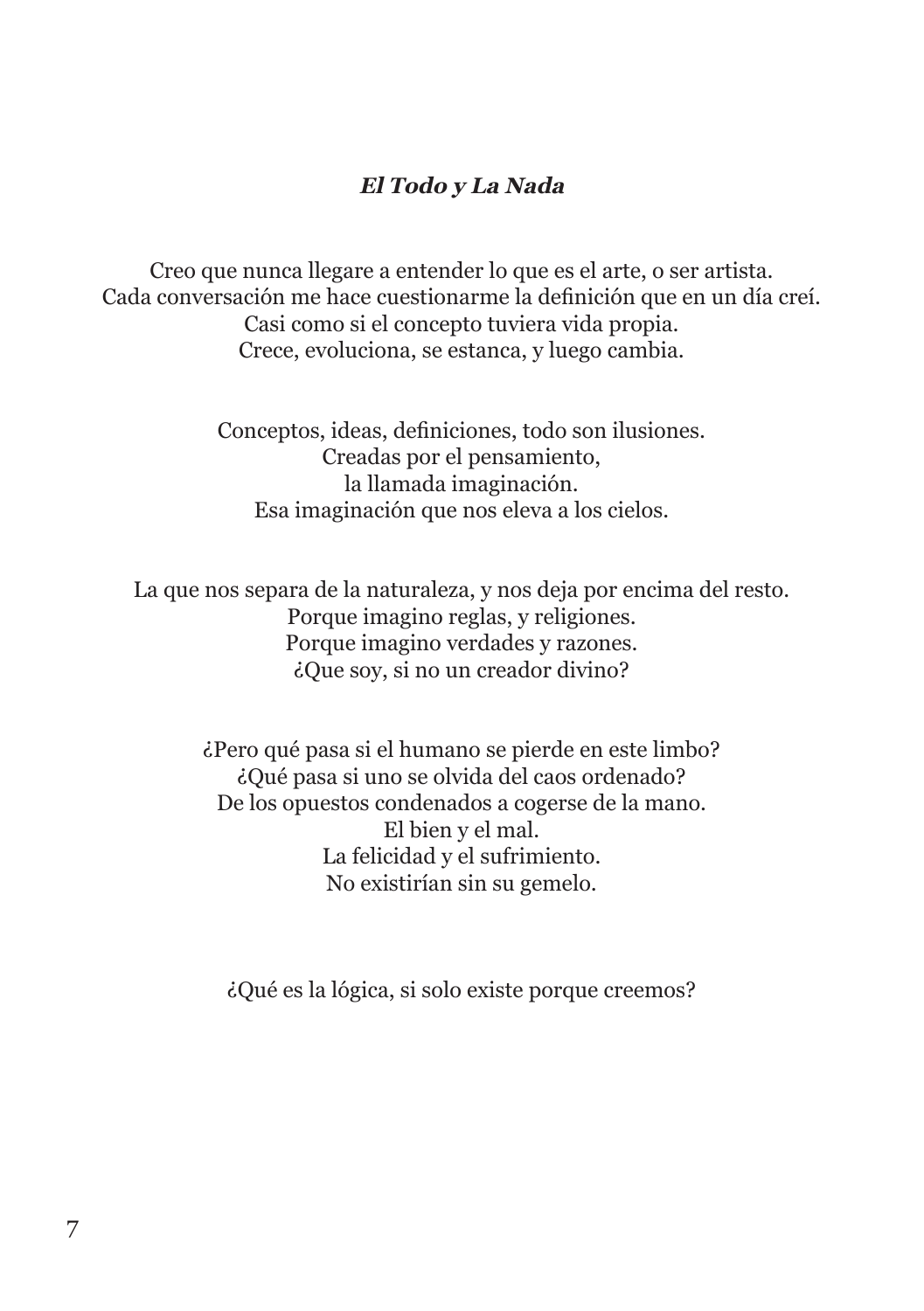¿Como aceptar la incoherencia coherente del universo?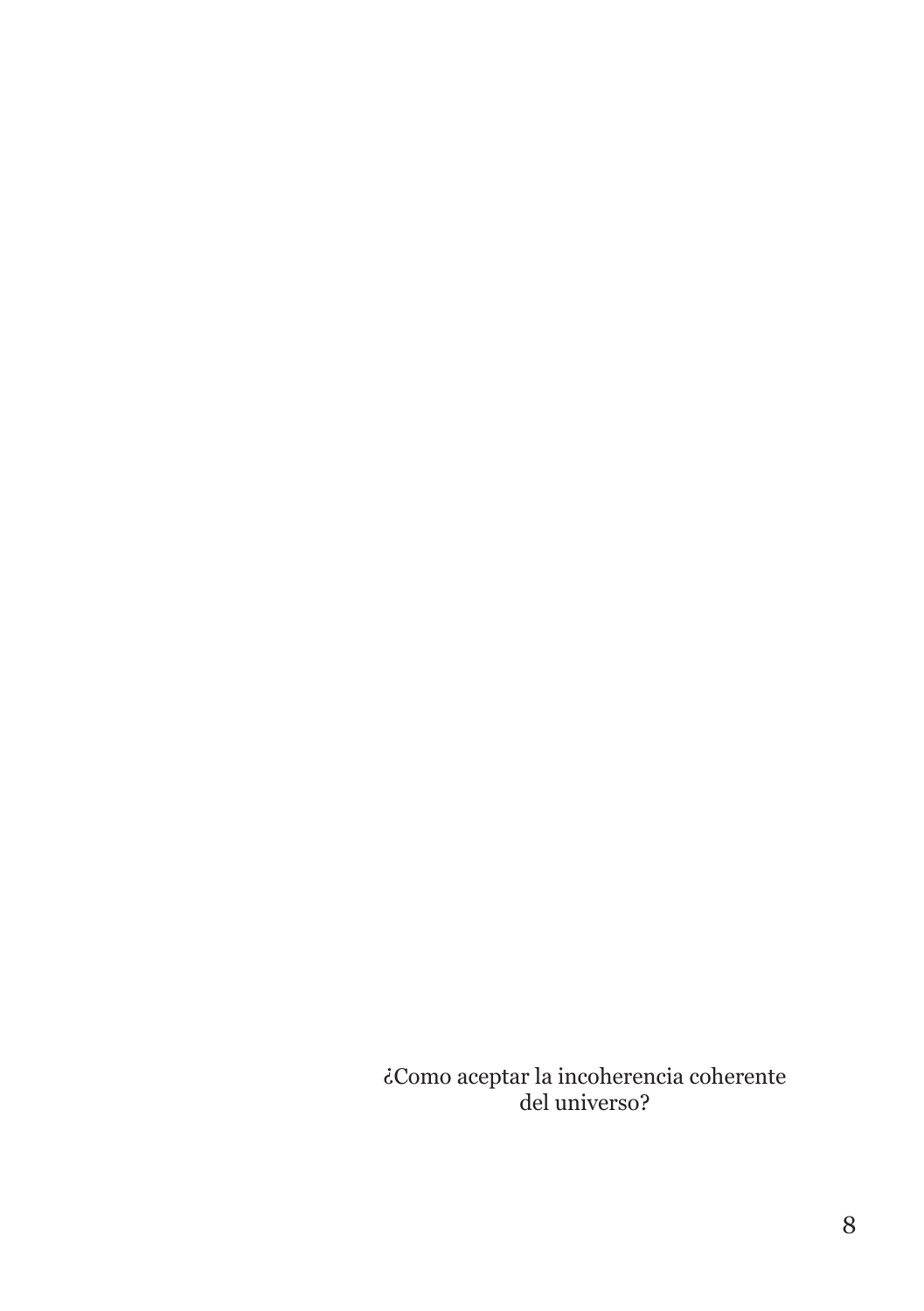**Part One, The Idea of the Absurd**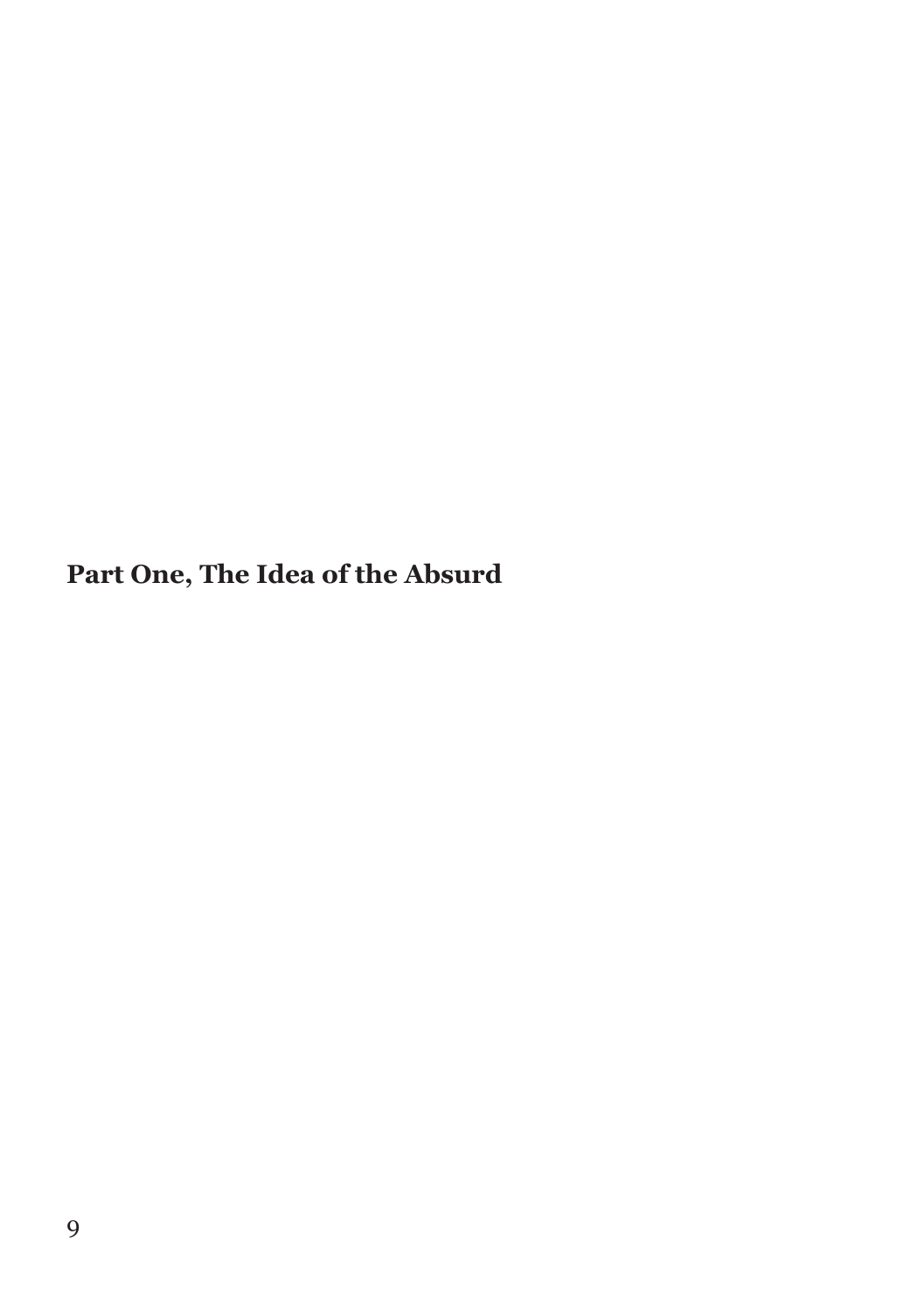There is a physical reality. There is an imaginary reality. Reality is therefore subjective.

Consequently, our realities are condemned to the absurd. It is the theory versus the practice.

Perception defines the categorization of an illusion. An illusion is intangible, but real. On that account, illusions live in the mind.

We understand reality by association of ideas with other ideas.

Ideas, like beliefs, and norms, grow within one. Ones surroundings will affect ones perception of appearance. So, everyone and everything is subjective.

> There is no higher truth. There are many higher truths.

Societies are social constructs. Societies give a false sensation of control over nature.

> Nature is omnipotent. Nature is violence. Nature is invincible. We are nature.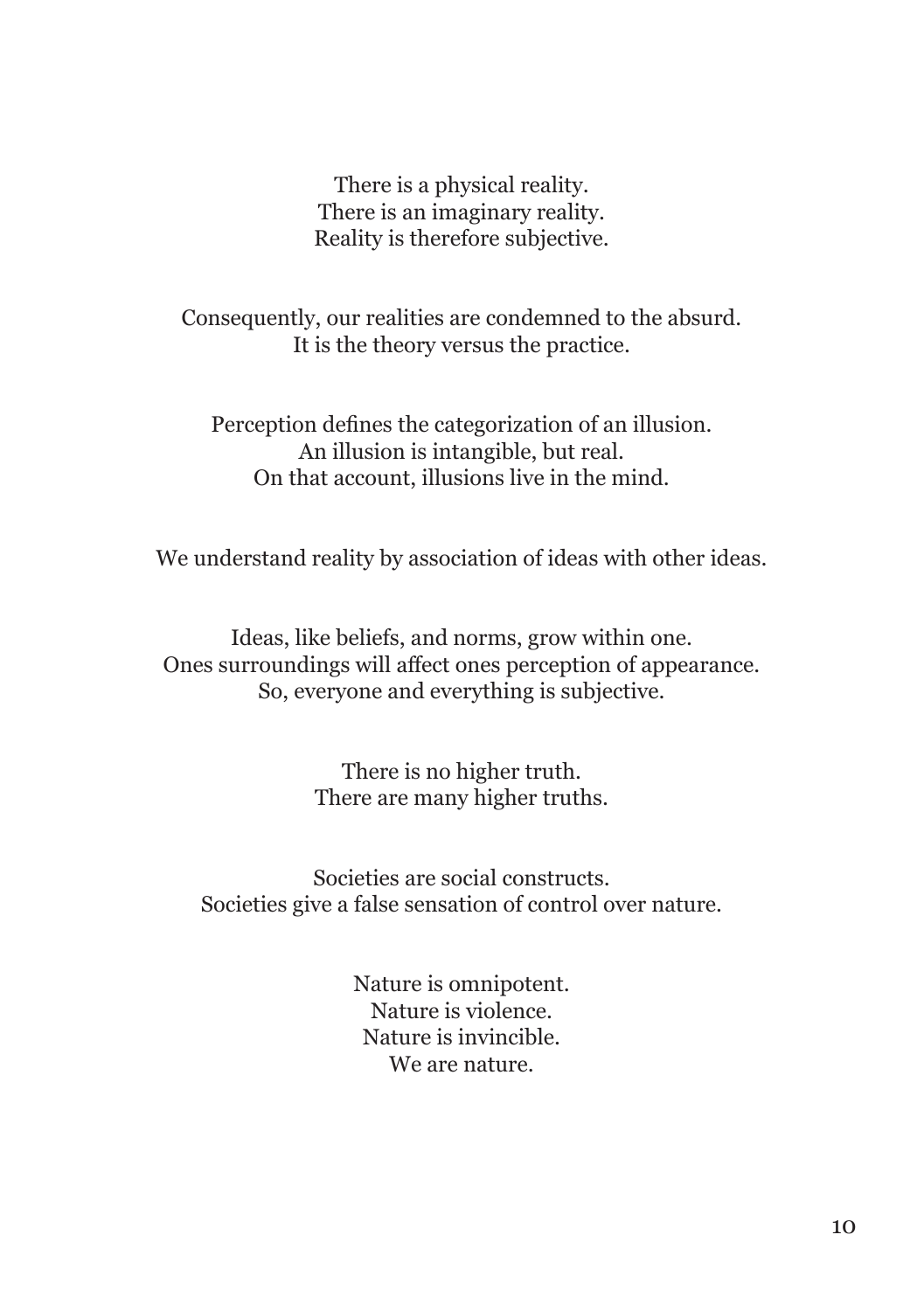Our reality is a divine tragedy.

Divine because we made it. Tragic because of the radicality of the opposite poles. The imaginary world versus the physical world. But practice does not always meet theory.

We will always be defeated by natures desires.

Nature surpasses our species.

We imitate nature to become gods. We constructed technology. We constructed the new realm.

> Controllable. Omnipotent. Invincible.

Imagination moves beings. We moved to a world of symbols and representations.

> So, ¿what is real? The totality of ambivalence.

Everything and Nothing.

Absurd, *ino*?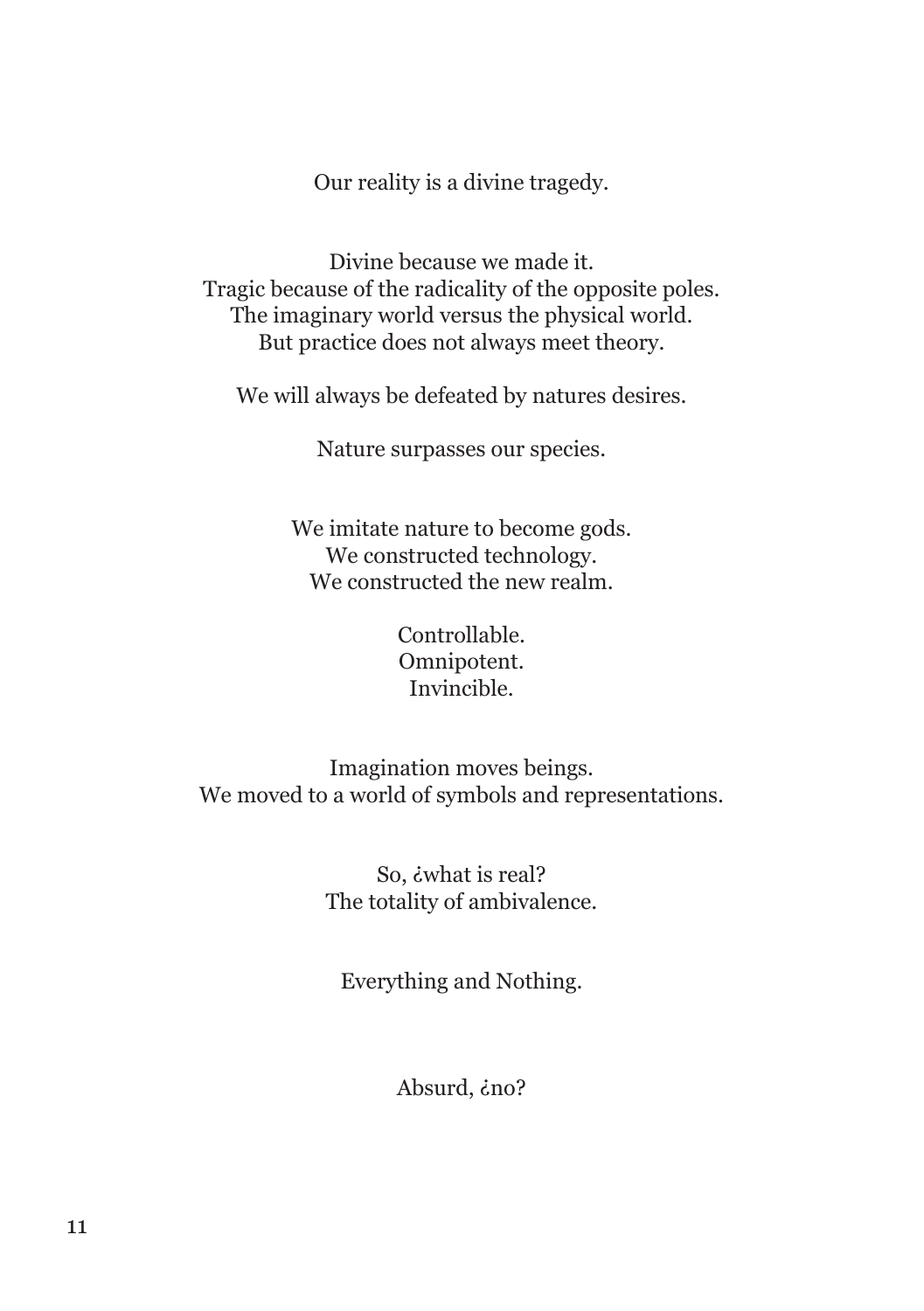# *Example of the existence of the absurd:*

| ¿Does ones past condition ones future?                             |  |
|--------------------------------------------------------------------|--|
| Yes<br>N <sub>o</sub><br>All of the above                          |  |
| ¿Does ones future condition ones present?                          |  |
| Yes<br>N <sub>0</sub><br>All of the above                          |  |
| ¿Is one honest, if one has lied in the past?                       |  |
|                                                                    |  |
| ¿Is one honest, if one is not lying right now?                     |  |
|                                                                    |  |
| is man honest, if one thinks that in the future they will not lie? |  |
|                                                                    |  |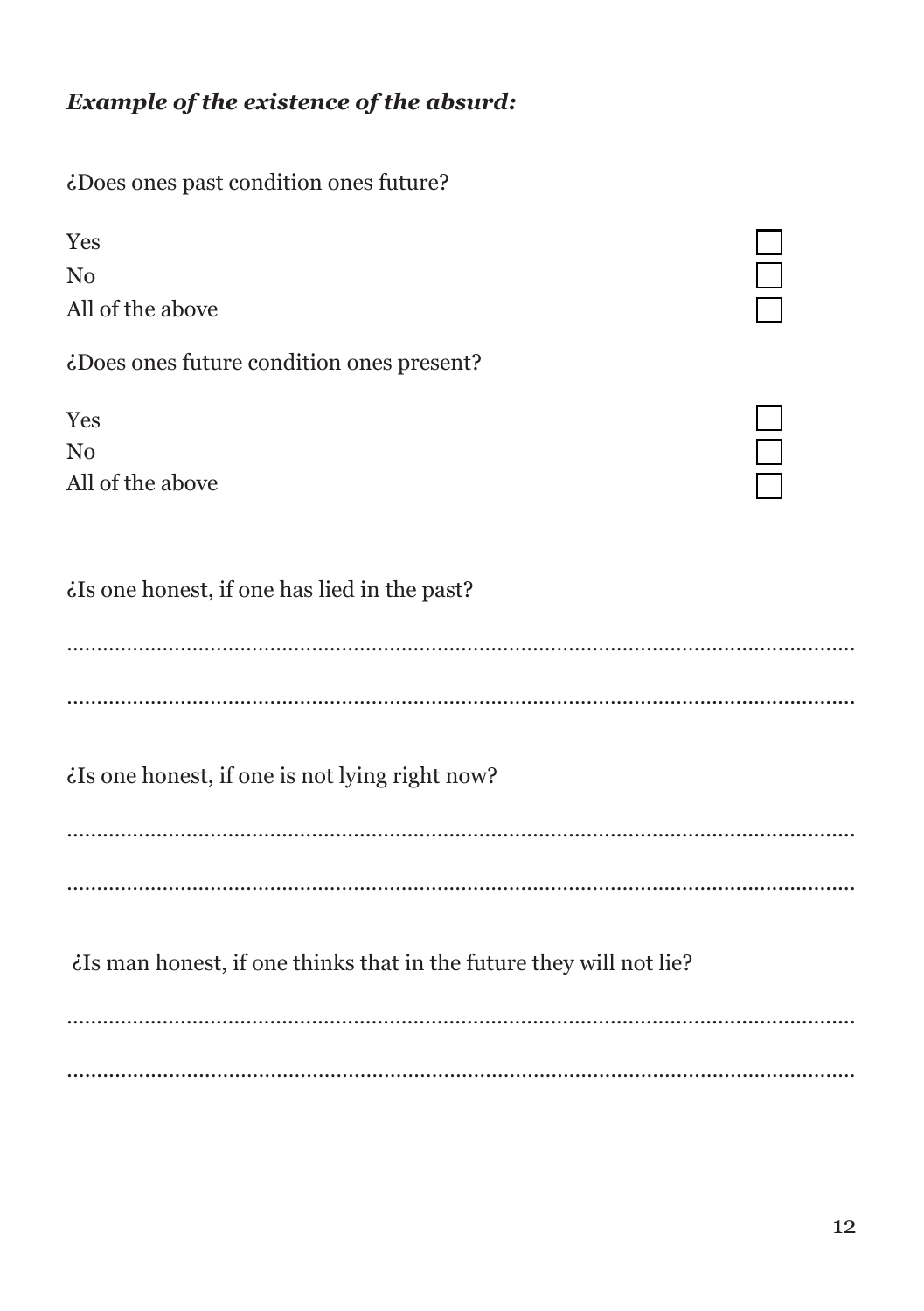If perception is what determines your category; ¿why do we have good and evil if both definitions can intertwine?

........................………………………………………………………………………………………………

¿Can I say I am good if I have been bad in the past?

Yes No All of the above

¿What does it mean to be good?

¿What does it mean to be bad?

¿What is ethical?

¿What is moral?

¿What does it mean to be a *virtuous* being?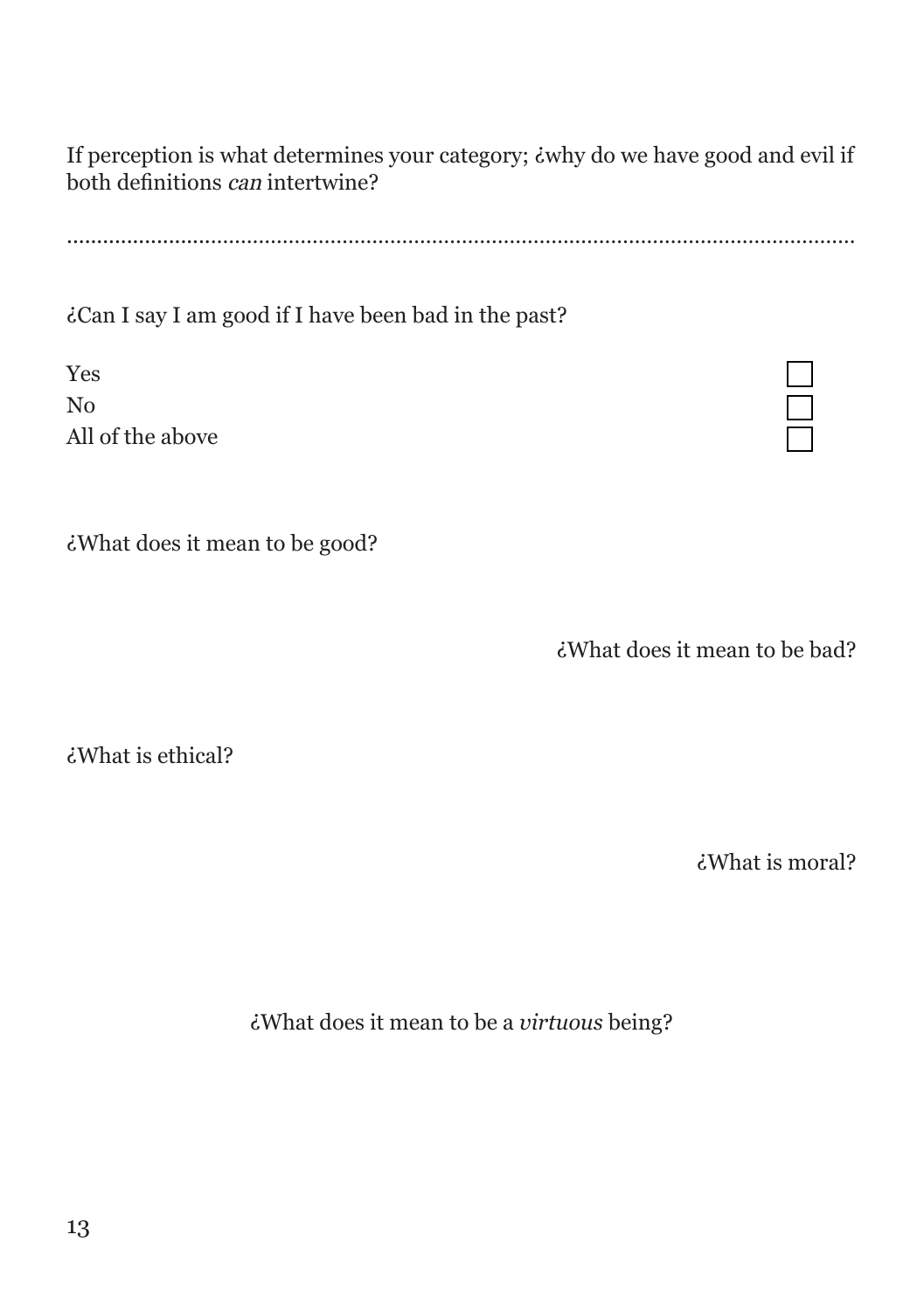Train Problem (J. Thompson, 1976):

A train is going to kill five civilians, if you press the red button, the train will change rails and kill one civilian, *i* what do you do?

Do not touch the bottom, and allow the train to kill five civilians Press the button and kill one civilian.

What if that one civilian is your beloved, *i* would you press the button?

Yes No

What if the other five civilians are members of your family, *i* what would you choose then?

Beloved Family

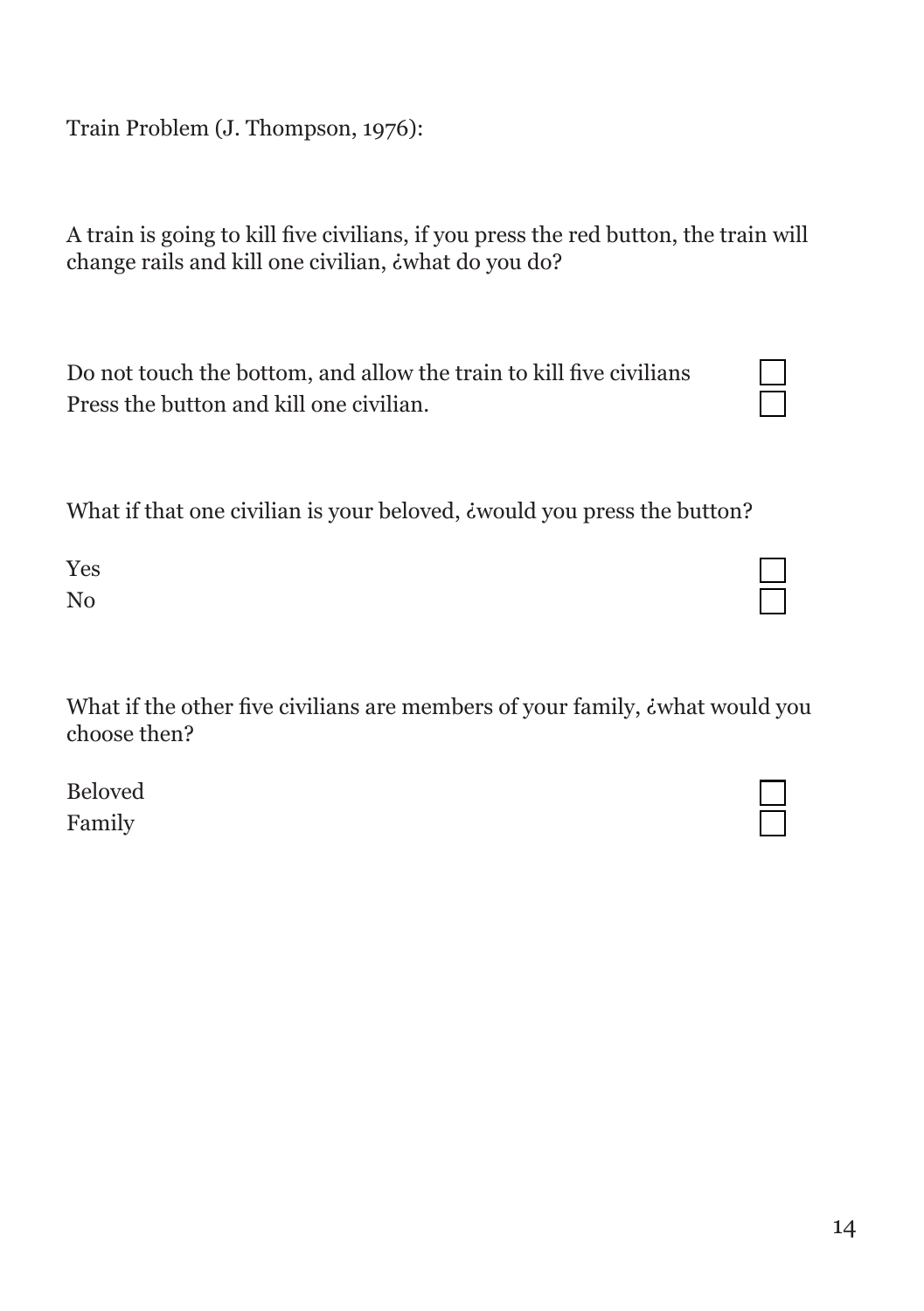Motivation alters ones reality. We are hypocrites. If I can be Everything, I am Everything and Nothing. Every concept of the imaginary world exists because there is a contradiction.

This is part of the totality of ambivalence.

The Absurd.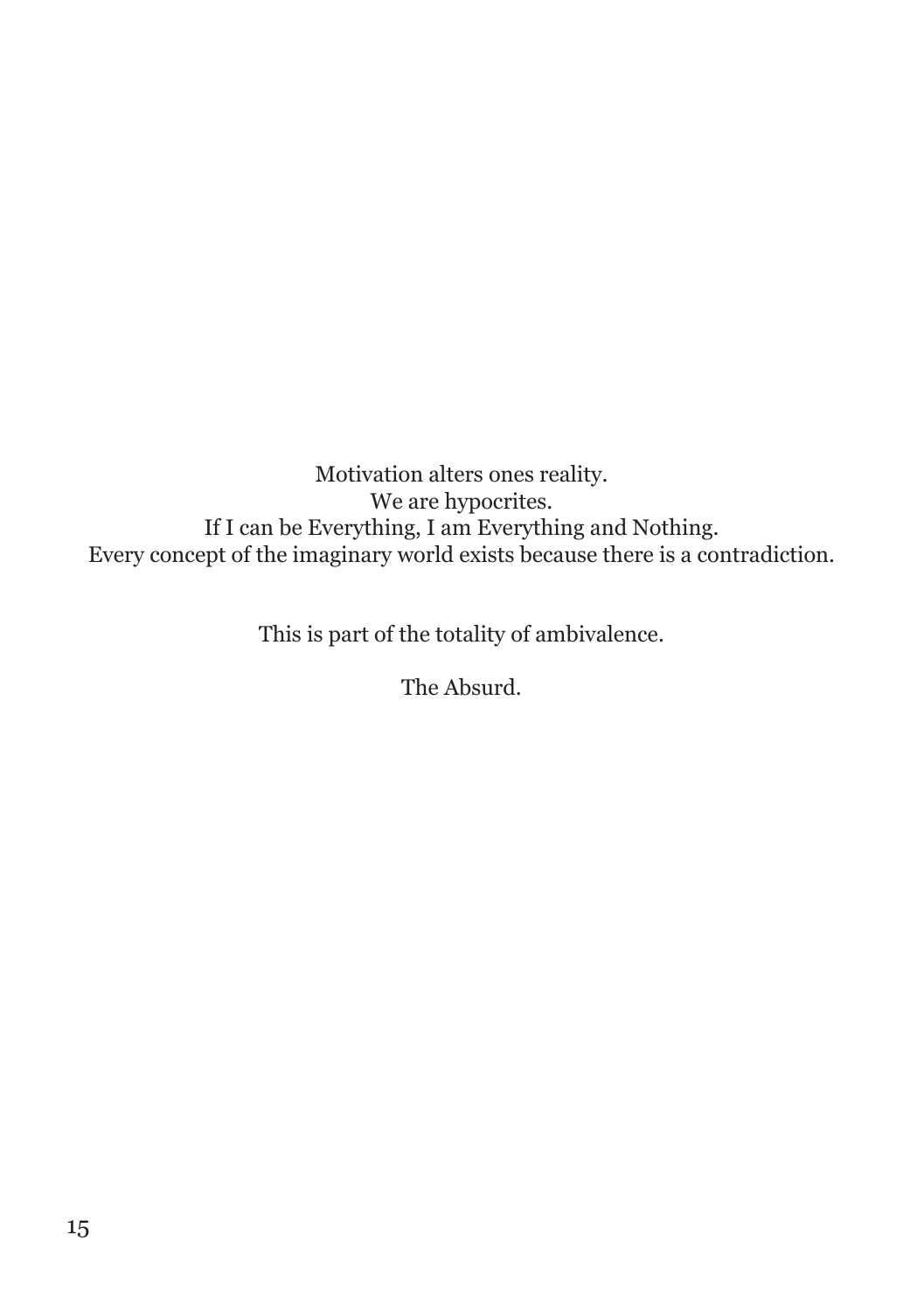#### *Example of how concepts contradict themselves to exist and therefore form the absurd:*

| ¿Does freedom exist?                                                                                             |  |
|------------------------------------------------------------------------------------------------------------------|--|
| Yes<br>N <sub>0</sub>                                                                                            |  |
| ¿Am I free in speech?                                                                                            |  |
| Yes<br>N <sub>0</sub>                                                                                            |  |
| ¿Am I free in movement?                                                                                          |  |
| Yes<br>N <sub>0</sub>                                                                                            |  |
| ¿Am I free to camp anywhere?                                                                                     |  |
| N <sub>0</sub>                                                                                                   |  |
| ¿Can one be free in society?                                                                                     |  |
|                                                                                                                  |  |
| What if someone threatens ones freedom, <i>ivill</i> one have to take away the<br>opponents' freedom to survive? |  |
| ¿Can one do whatever one needs to do?                                                                            |  |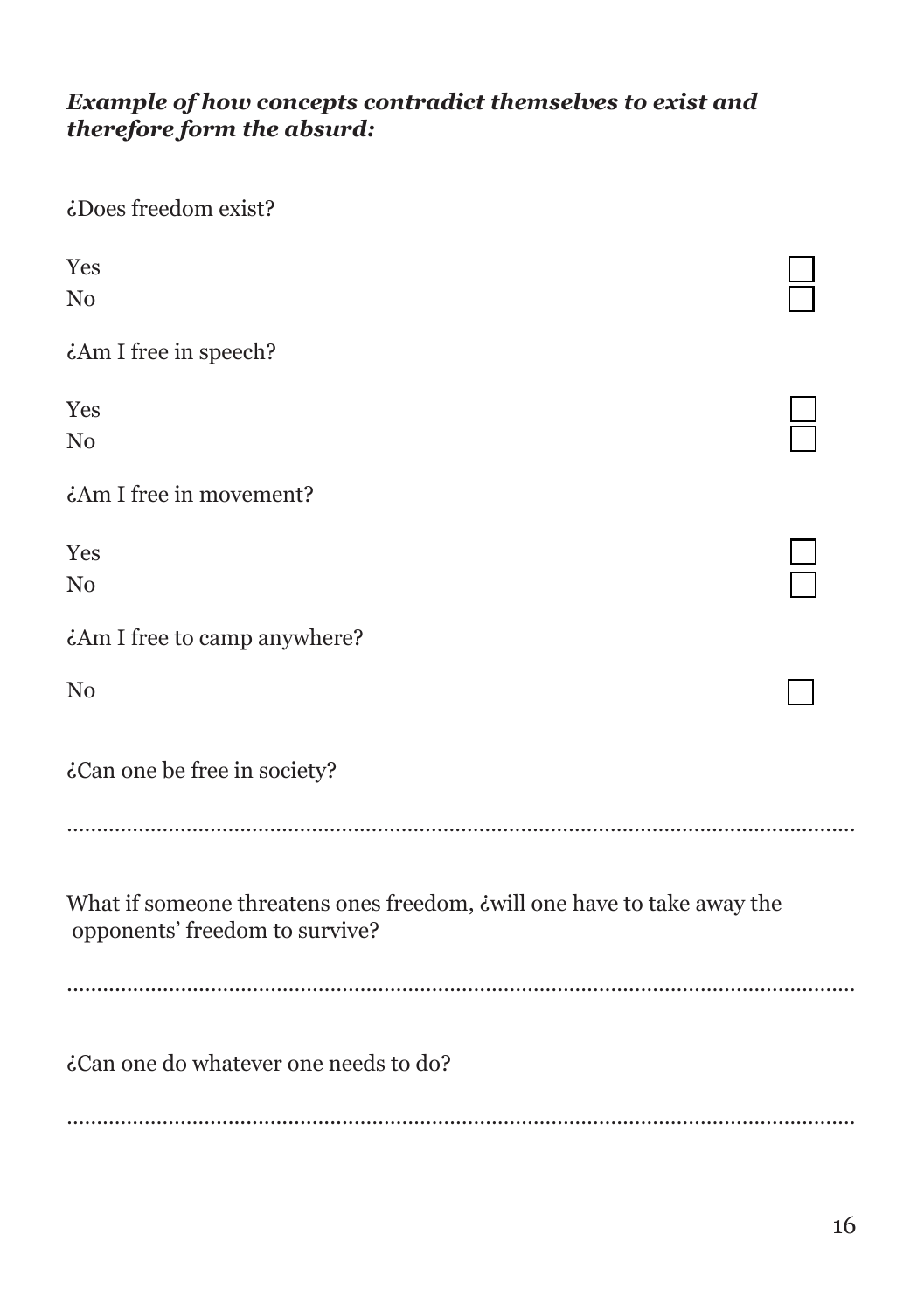# ¿Can I kill?

¿Would one kill to save their mother?

¿Would one kill to save their father?

| ¿How strong are a humans survival instincts? (Rate from one to ten) |  |  |  |
|---------------------------------------------------------------------|--|--|--|
|                                                                     |  |  |  |
|                                                                     |  |  |  |
|                                                                     |  |  |  |

………

¿Is one bad for thinking of killing?

Yes No All of the above

¿Can one control their thoughts?

………………………………………………………………………………………………........................

¿Can one control life?

…………………………………….……………………………………………………….......................…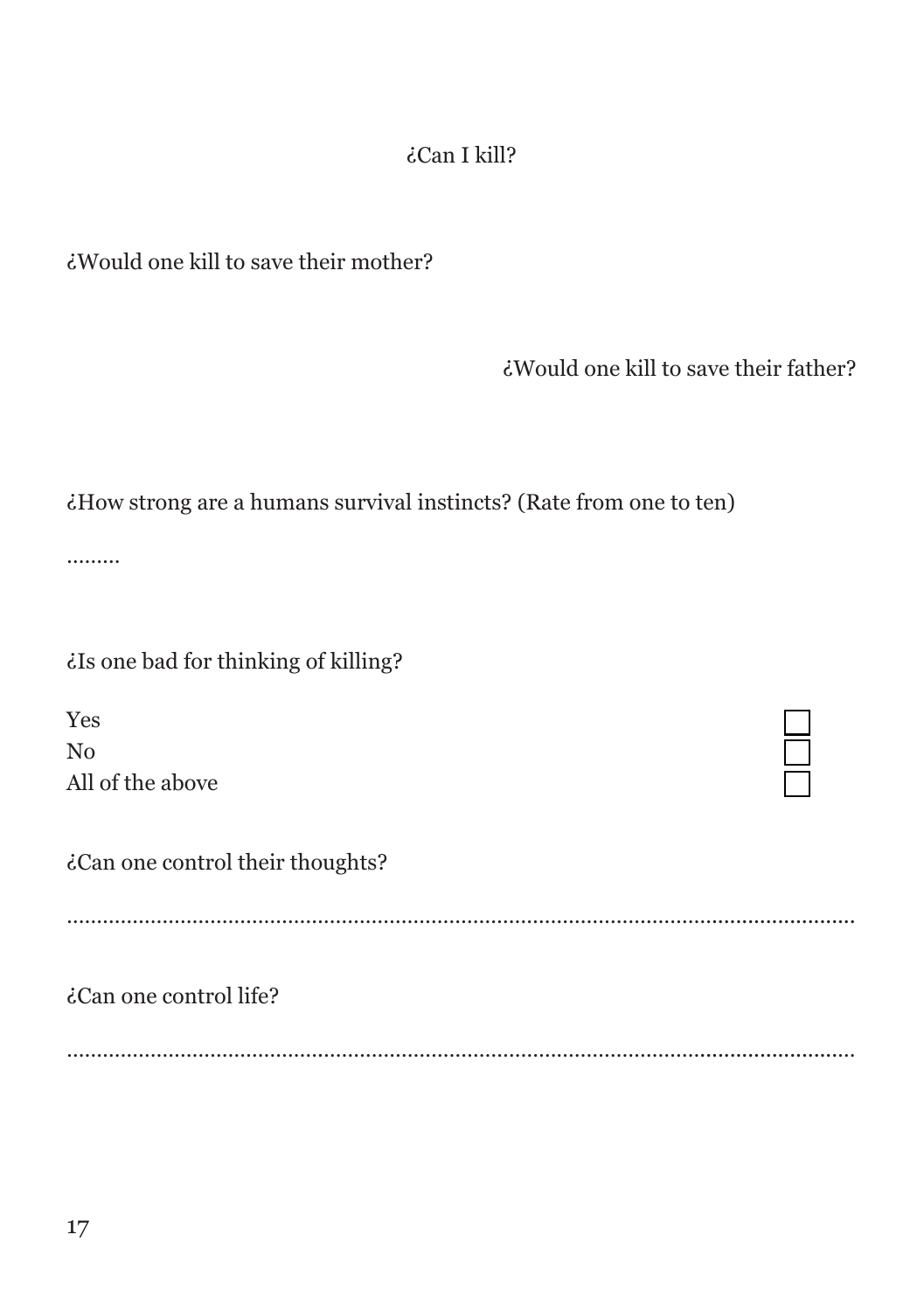¿Can my reader not think of cats if I talk about cats?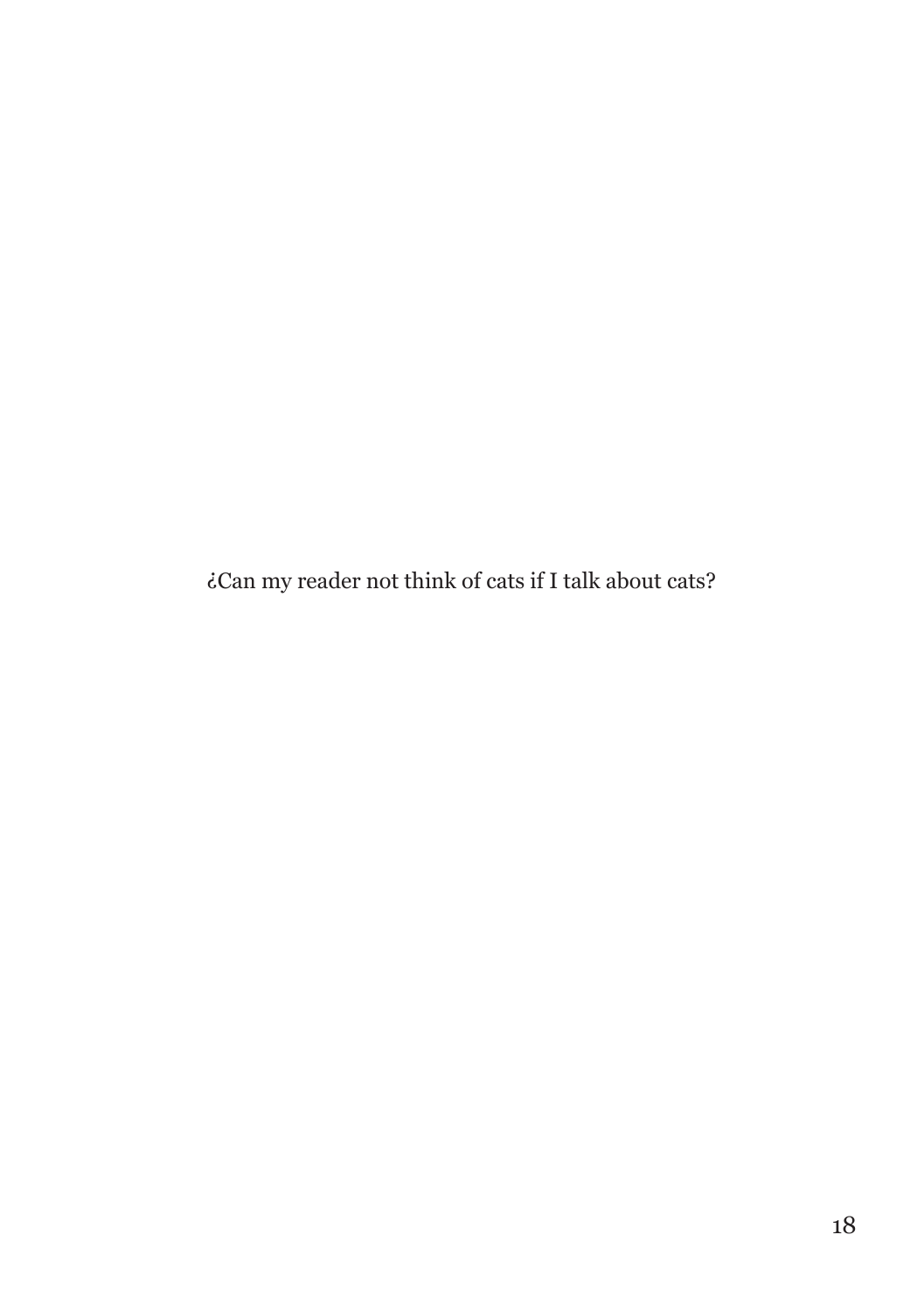CATCATCATCATCATCATCATCATCATCATCATCATCATCATCATCATCATCATC CATCATCATCATCATCATCATCATCATCATCATCATCATCATCATCATCATCATC CATCATCATCATCATCATCATCATCATCATCATCATCATCATCATCATCATCATC CATCATCATCATCATCATCATCATCATCATCATCATCATCATCATCATCATCATC CATCATCATCATCATCATCATCATCATCATCATCATCATCATCATCATCATCATC CATCATCATCATCATCATCATCATCATCATCATCATCATCATCATCATCATCATC CATCATCATCATCATCATCATCATCATCATCATCATCATCATCATCATCATCATC CATCATCATCATCATCATCATCATCATCATCATCATCATCATCATCATCATCATC CATCATCATCATCATCATCATCATCATCATCATCATCATCATCATCATCATCATC CATCATCATCATCATCATCATCATCATCATCATCATCATCATCATCATCATCATC CATCATCATCATCATCATCATCATCATCATCATCATCATCATCATCATCATCATC CATCATCATCATCATCATCATCATCATCATCATCATCATCATCATCATCATCATC CATCATCATCATCATCATCATCATCATCATCATCATCATCATCATCATCATCATC CATCATCATCATCATCATCATCATCATCATCATCATCATCATCATCATCATCATC CATCATCATCATCATCATCATCATCATCATCATCATCATCATCATCATCATCATC CATCATCATCATCATCATCATCATCATCATCATCATCATCATCATCATCATCATC CATCATCATCATCATCATCATCATCATCATCATCATCATCATCATCATCATCATC CATCATCATCATCATCATCATCATCATCATCATCATCATCATCATCATCATCATC CATCATCATCATCATCATCATCATCATCATCATCATCATCATCATCATCATCATC CATCATCATCATCATCATCATCATCATCATCATCATCATCATCATCATCATCATC CATCATCATCATCATCATCATCATCATCATCATCATCATCATCATCATCATCATC CATCATCATCATCATCATCATCATCATCATCATCATCATCATCATCATCATCATC CATCATCATCATCATCATCATCATCATCATCATCATCATCATCATCATCATCATC CATCATCATCATCATCATCATCATCATCATCATCATCATCATCATCATCATCATC CATCATCATCATCATCATCATCATCATCATCATCATCATCATCATCATCATCATC CATCATCATCATCATCATCATCATCATCATCATCATCATCATCATCATCATCATC CATCATCATCATCATCATCATCATCATCATCATCATCATCATCATCATCATCATC CATCATCATCATCATCATCATCATCATCATCATCATCATCATCATCATCATCATC CATCATCATCATCATCATCATCATCATCATCATCATCATCATCATCATCATCATC CATCATCATCATCATCATCATCATCATCATCATCATCATCATCATCATCATCATC CATCATCATCATCATCATCATCATCATCATCATCATCATCATCATCATCATCATC CATCATCATCATCATCATCATCATCATCATCATCATCATCATCATCATCATCATC CATCATCATCATCATCATCATCATCATCATCATCATCATCATCATCATCATCATC CATCATCATCATCATCATCATCATCATCATCATCATCATCATCATCATCATCATC CATCATCATCATCATCATCATCATCATCATCATCATCATCATCATCATCATCATC CATCATCATCATCATCATCATCATCATCATCATCATCATCATCATCATCATCATC CATCATCATCATCATCATCATCATCATCATCATCATCATCATCATCATCATCATC CATCATCATCATCATCATCATCATCATCATCATCATCATCATCATCATCATCATC CATCATCATCATCATCATCATCATCATCATCATCATCATCATCATCATCATCATC CATCATCATCATCATCATCATCATCATCATCATCATCATCATCATCATCATCATC CATCATCATCATCATCATCATCATCATCATCATCATCATCATCATCATCATCATC CATCATCATCATCATCATCATCATCATCATCATCATCATCATCATCATCATCATC CATCATCATCATCATCATCATCATCATCATCATCATCATCATCATCATCATCATC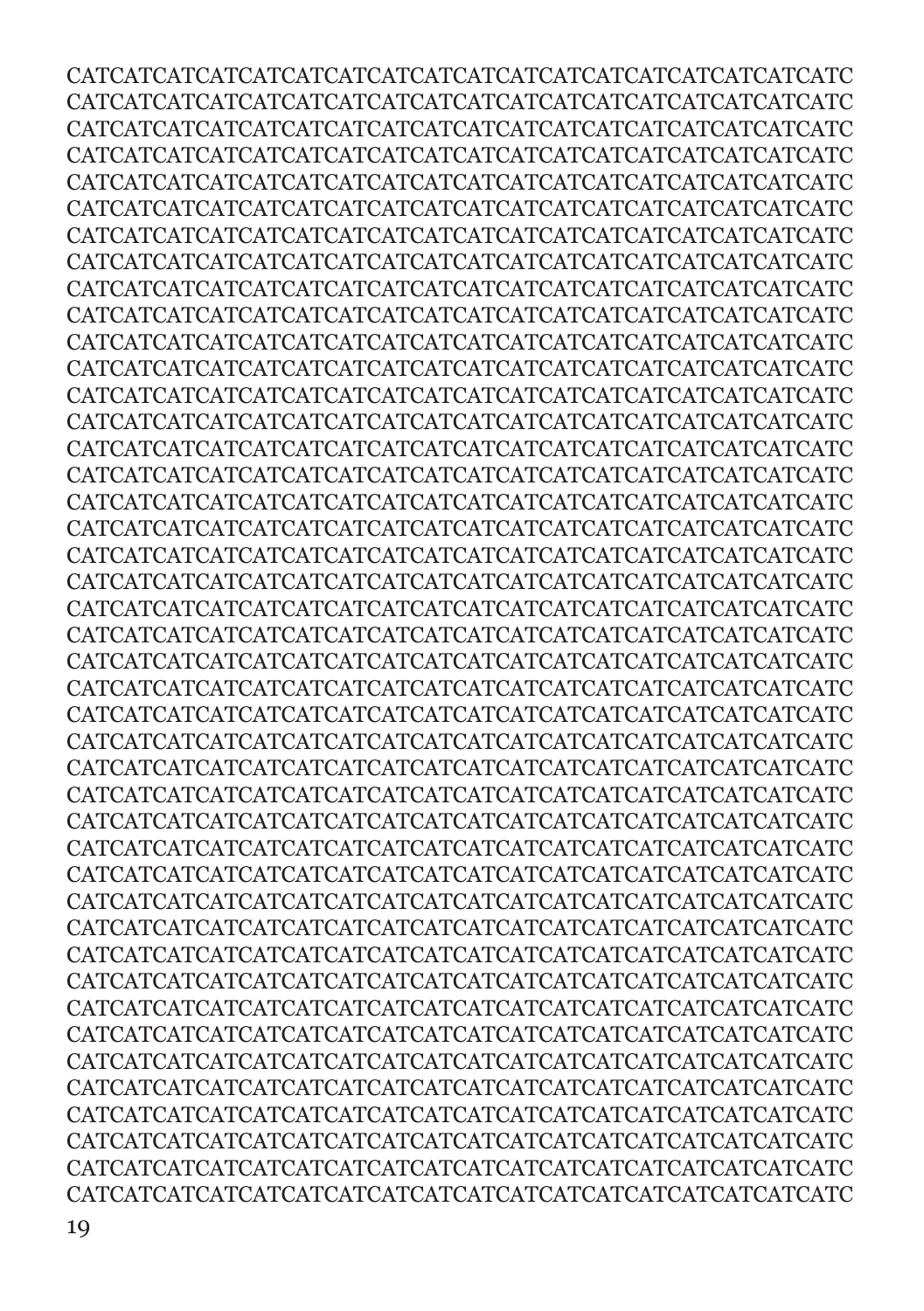CATCATCATCATCATCATCATCATCATCATCATCATCATCATCATCATCATCATC CATCATCATCATCATCATCATCATCATCATCATCATCATCATCATCATCATCATC CATCATCATCATCATCATCATCATCATCATCATCATCATCATCATCATCATCATC CATCATCATCATCATCATCATCATCATCATCATCATCATCATCATCATCATCATC CATCATCATCATCATCATCATCATCATCATCATCATCATCATCATCATCATCATC CATCATCATCATCATCATCATCATCATCATCATCATCATCATCATCATCATCATC CATCATCATCATCATCATCATCATCATCATCATCATCATCATCATCATCATCATC CATCATCATCATCATCATCATCATCATCATCATCATCATCATCATCATCATCATC CATCATCATCATCATCATCATCATCATCATCATCATCATCATCATCATCATCATC CATCATCATCATCATCATCATCATCATCATCATCATCATCATCATCATCATCATC CATCATCATCATCATCATCATCATCATCATCATCATCATCATCATCATCATCATC CATCATCATCATCATCATCATCATCATCATCATCATCATCATCATCATCATCATC

Concepts exist, but not to their full potential, the absence completes them.

CATCATCATCATCATCATCATCATCATCATCATCATCATCATCATCATCATCATC CATCATCATCATCATCATCATCATCATCATCATCATCATCATCATCATCATCATC CATCATCATCATCATCATCATCATCATCATCATCATCATCATCATCATCATCATC CATCATCATCATCATCATCATCATCATCATCATCATCATCATCATCATCATCATC CATCATCATCATCATCATCATCATCATCATCATCATCATCATCATCATCATCATC CATCATCATCATCATCATCATCATCATCATCATCATCATCATCATCATCATCATC CATCATCATCATCATCATCATCATCATCATCATCATCATCATCATCATCATCATC CATCATCATCATCATCATCATCATCATCATCATCATCATCATCATCATCATCATC CATCATCATCATCATCATCATCATCATCATCATCATCATCATCATCATCATCATC CATCATCATCATCATCATCATCATCATCATCATCATCATCATCATCATCATCATC CATCATCATCATCATCATCATCATCATCATCATCATCATCATCATCATCATCATC CATCATCATCATCATCATCATCATCATCATCATCATCATCATCATCATCATCATC CATCATCATCATCATCATCATCATCATCATCATCATCATCATCATCATCATCATC CATCATCATCATCATCATCATCATCATCATCATCATCATCATCATCATCATCATC CATCATCATCATCATCATCATCATCATCATCATCATCATCATCATCATCATCATC CATCATCATCATCATCATCATCATCATCATCATCATCATCATCATCATCATCATC CATCATCATCATCATCATCATCATCATCATCATCATCATCATCATCATCATCATC CATCATCATCATCATCATCATCATCATCATCATCATCATCATCATCATCATCATC CATCATCATCATCATCATCATCATCATCATCATCATCATCATCATCATCATCATC CATCATCATCATCATCATCATCATCATCATCATCATCATCATCATCATCATCATC CATCATCATCATCATCATCATCATCATCATCATCATCATCATCATCATCATCATC CATCATCATCATCATCATCATCATCATCATCATCATCATCATCATCATCATCATC CATCATCATCATCATCATCATCATCATCATCATCATCATCATCATCATCATCATC CATCATCATCATCATCATCATCATCATCATCATCATCATCATCATCATCATCATC CATCATCATCATCATCATCATCATCATCATCATCATCATCATCATCATCATCATC CATCATCATCATCATCATCATCATCATCATCATCATCATCATCATCATCATCATC CATCATCATCATCATCATCATCATCATCATCATCATCATCATCATCATCATCATC CATCATCATCATCATCATCATCATCATCATCATCATCATCATCATCATCATCATC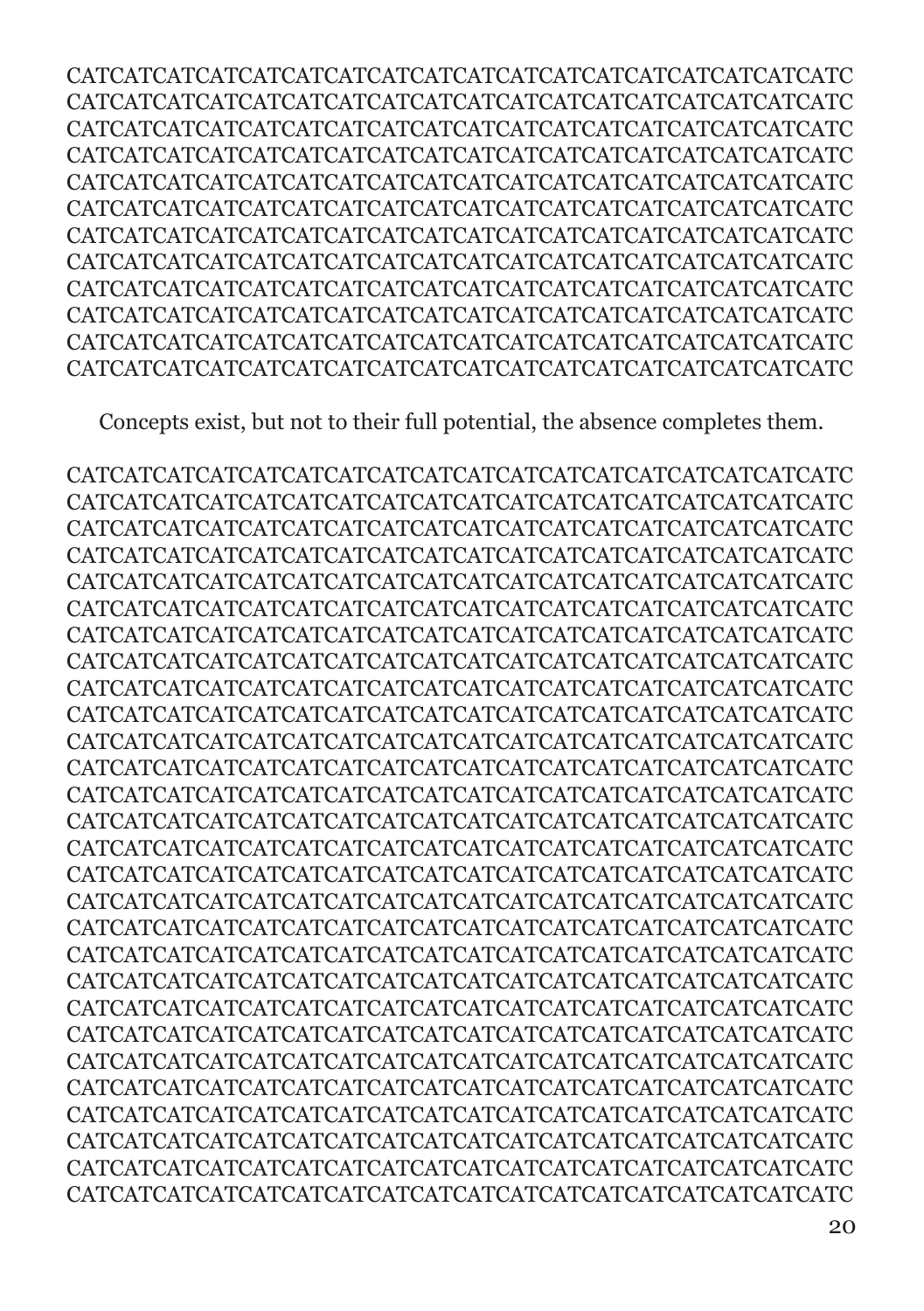CATCATCATCATCATCATCATCATCATCATCATCATCATCATCATCATCATCATC CATCATCATCATCATCATCATCATCATCATCATCATCATCATCATCATCATCATC CATCATCATCATCATCATCATCATCATCATCATCATCATCATCATCATCATCATC CATCATCATCATCATCATCATCATCATCATCATCATCATCATCATCATCATCATC CATCATCATCATCATCATCATCATCATCATCATCATCATCATCATCATCATCATC CATCATCATCATCATCATCATCATCATCATCATCATCATCATCATCATCATCATC CATCATCATCATCATCATCATCATCATCATCATCATCATCATCATCATCATCATC CATCATCATCATCATCATCATCATCATCATCATCATCATCATCATCATCATCATC CATCATCATCATCATCATCATCATCATCATCATCATCATCATCATCATCATCATC CATCATCATCATCATCATCATCATCATCATCATCATCATCATCATCATCATCATC CATCATCATCATCATCATCATCATCATCATCATCATCATCATCATCATCATCATC CATCATCATCATCATCATCATCATCATCATCATCATCATCATCATCATCATCATC CATCATCATCATCATCATCATCATCATCATCATCATCATCATCATCATCATCATC CATCATCATCATCATCATCATCATCATCATCATCATCATCATCATCATCATCATC CATCATCATCATCATCATCATCATCATCATCATCATCATCATCATCATCATCATC CATCATCATCATCATCATCATCATCATCATCATCATCATCATCATCATCATCATC CATCATCATCATCATCATCATCATCATCATCATCATCATCATCATCATCATCATC CATCATCATCATCATCATCATCATCATCATCATCATCATCATCATCATCATCATC CATCATCATCATCATCATCATCATCATCATCATCATCATCATCATCATCATCATC CATCATCATCATCATCATCATCATCATCATCATCATCATCATCATCATCATCATC

The problem with denying our latent nature is the lack of acceptance of the coherent incoherency of life and oneself.

CATCATCATCATCATCATCATCATCATCATCATCATCATCATCATCATCATCATC CATCATCATCATCATCATCATCATCATCATCATCATCATCATCATCATCATCATC CATCATCATCATCATCATCATCATCATCATCATCATCATCATCATCATCATCATC CATCATCATCATCATCATCATCATCATCATCATCATCATCATCATCATCATCATC CATCATCATCATCATCATCATCATCATCATCATCATCATCATCATCATCATCATC CATCATCATCATCATCATCATCATCATCATCATCATCATCATCATCATCATCATC CATCATCATCATCATCATCATCATCATCATCATCATCATCATCATCATCATCATC CATCATCATCATCATCATCATCATCATCATCATCATCATCATCATCATCATCATC CATCATCATCATCATCATCATCATCATCATCATCATCATCATCATCATCATCATC CATCATCATCATCATCATCATCATCATCATCATCATCATCATCATCATCATCATC CATCATCATCATCATCATCATCATCATCATCATCATCATCATCATCATCATCATC CATCATCATCATCATCATCATCATCATCATCATCATCATCATCATCATCATCATC CATCATCATCATCATCATCATCATCATCATCATCATCATCATCATCATCATCATC CATCATCATCATCATCATCATCATCATCATCATCATCATCATCATCATCATCATC CATCATCATCATCATCATCATCATCATCATCATCATCATCATCATCATCATCATC CATCATCATCATCATCATCATCATCATCATCATCATCATCATCATCATCATCATC CATCATCATCATCATCATCATCATCATCATCATCATCATCATCATCATCATCATC CATCATCATCATCATCATCATCATCATCATCATCATCATCATCATCATCATCATC CATCATCATCATCATCATCATCATCATCATCATCATCATCATCATCATCATCATC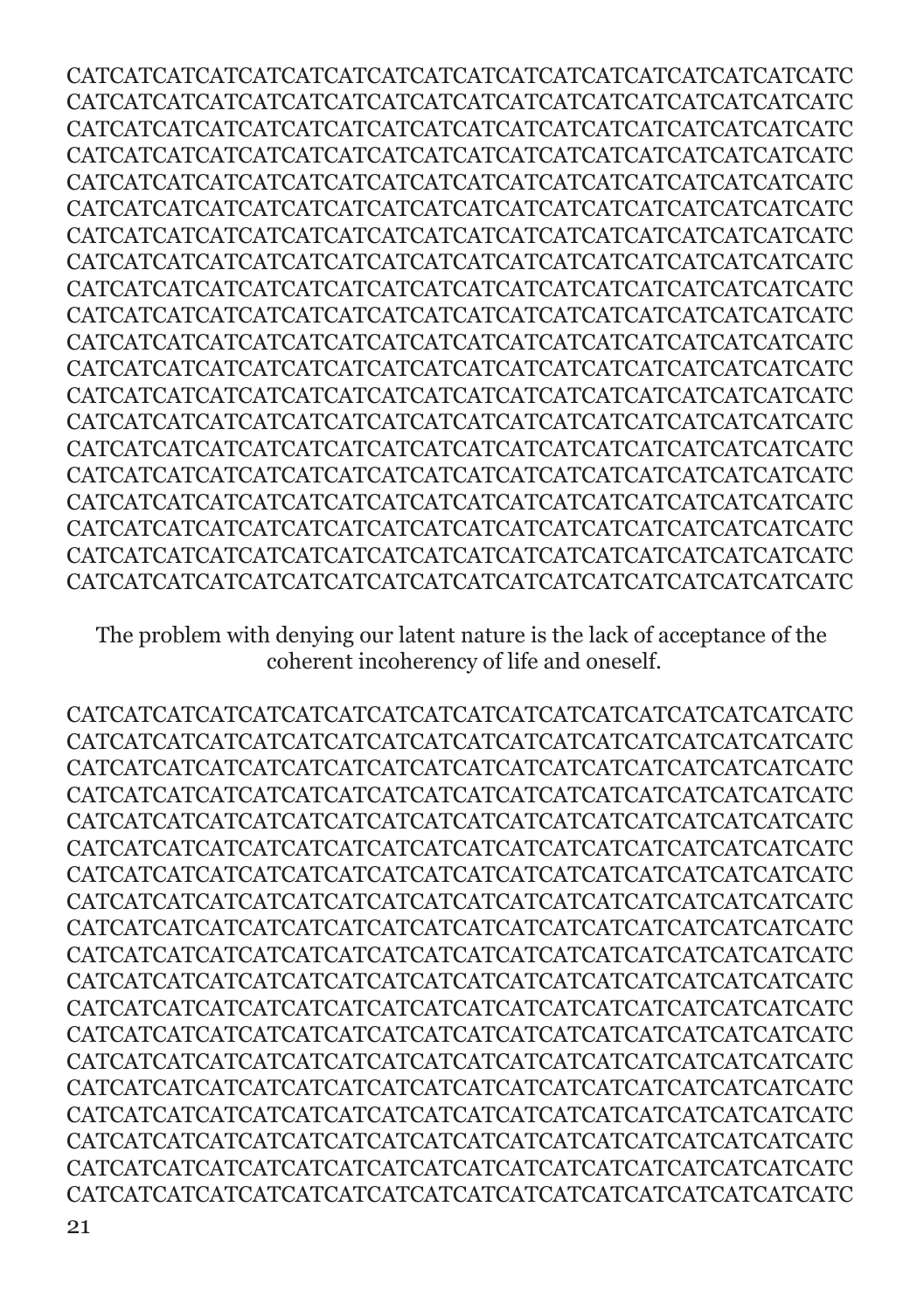**Part Two, The Absurd in Everything and Nothing**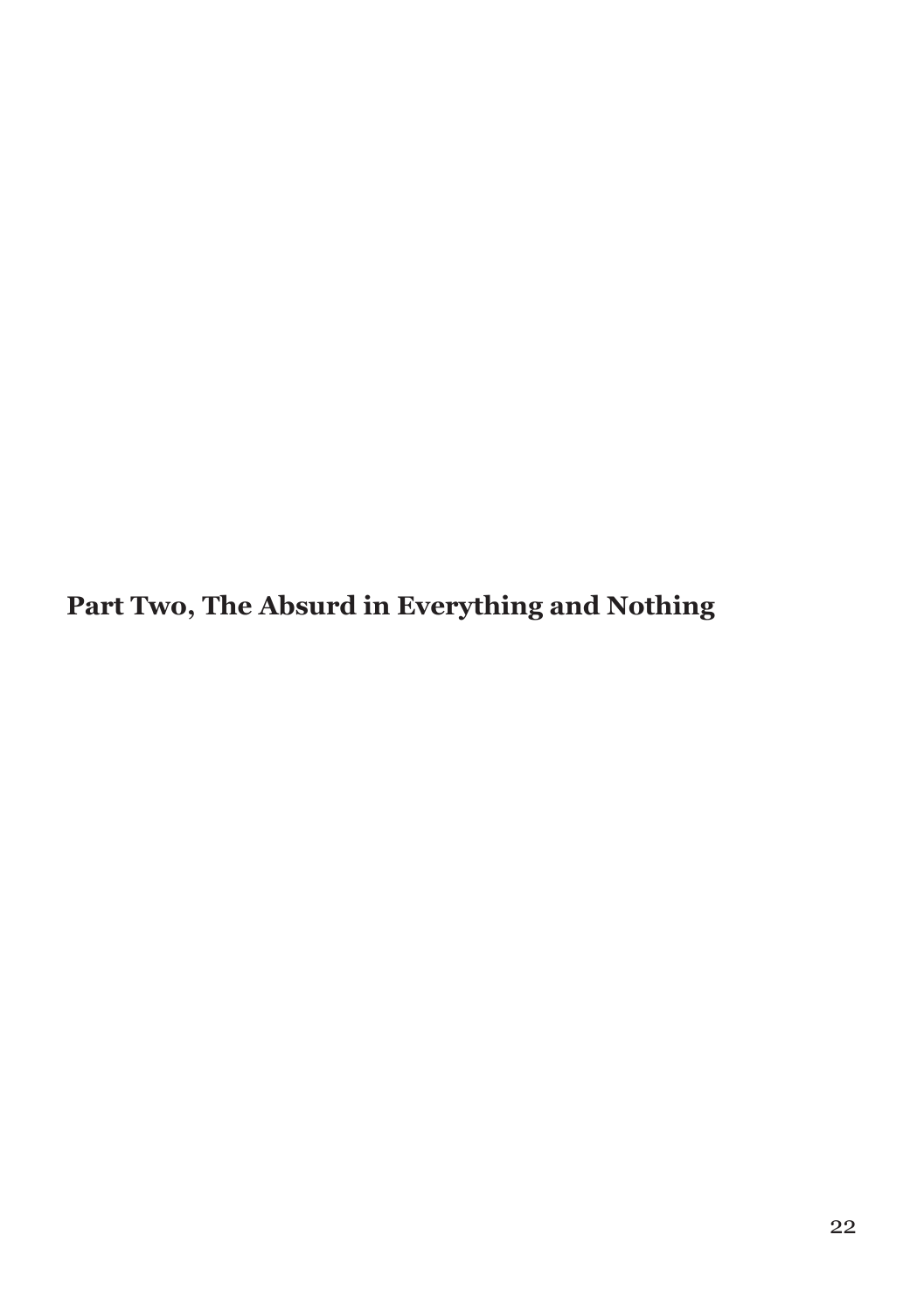There is only one 'thing' that does not need an opposite to exist, Nature.

¿Is possible that we can do something antinature?

Yes No

¿Are we more than nature?

Yes No

¿Are we a superior species that can escape nature and do antinature things?

Yes No

¿Isn't every-single-thing around us part of nature?

Yes

| ۰. |          |
|----|----------|
|    | ۰.<br>۰. |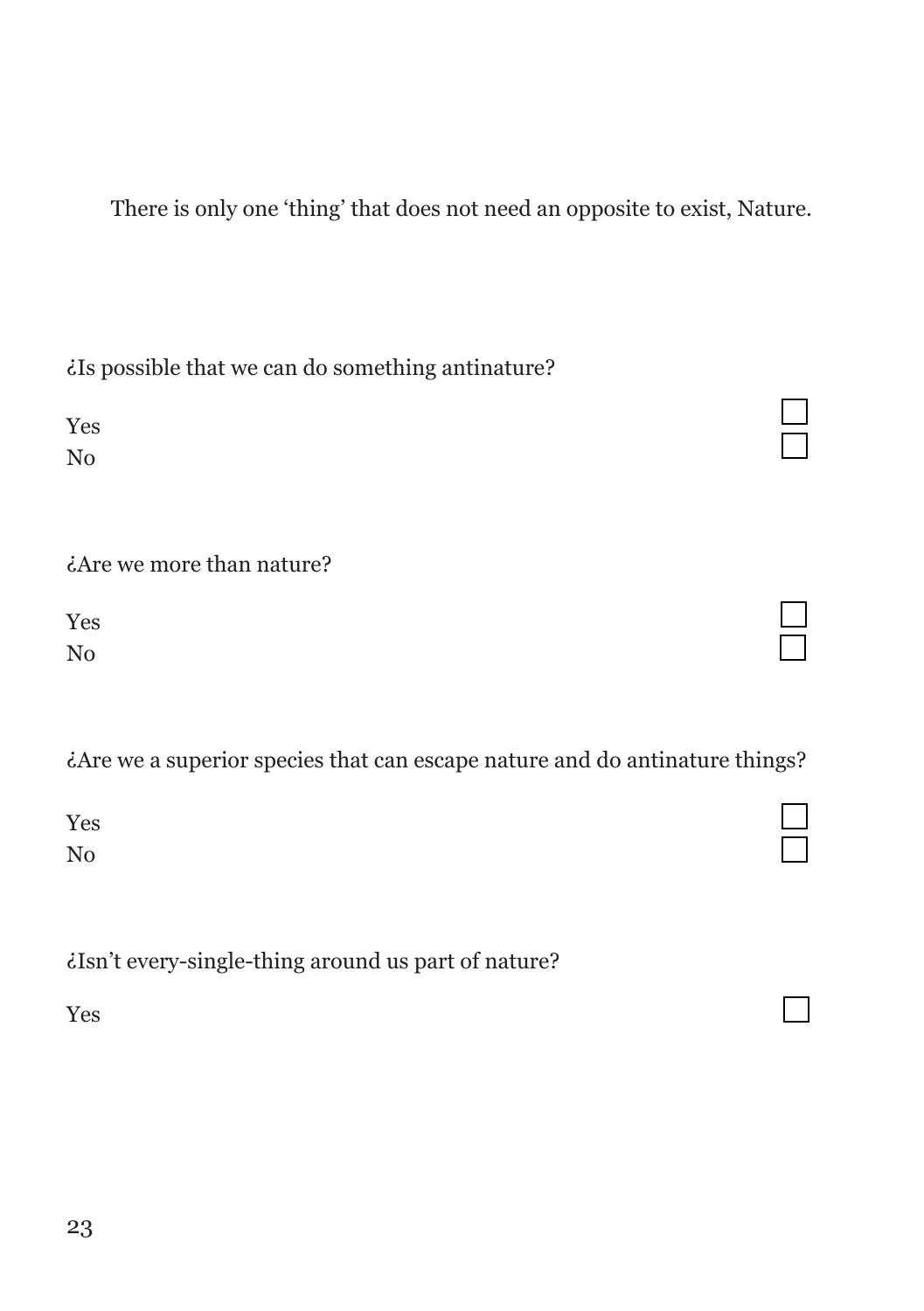Even man-made objects are made from nature. Yes, even if they are processed. We cannot overcome nature because we are part of nature. Nature is Everything, and Nothing.

There are opposites within the components of nature, but, the *antinature* cannot exist. Becasue everything and everyone who is, or does, is part of nature. Becasue it is possible, it is nature.

> But we live in a world of signs and symbols. We imagine norms and religions. We imagine rituals and traditions. We imagine logic and reason.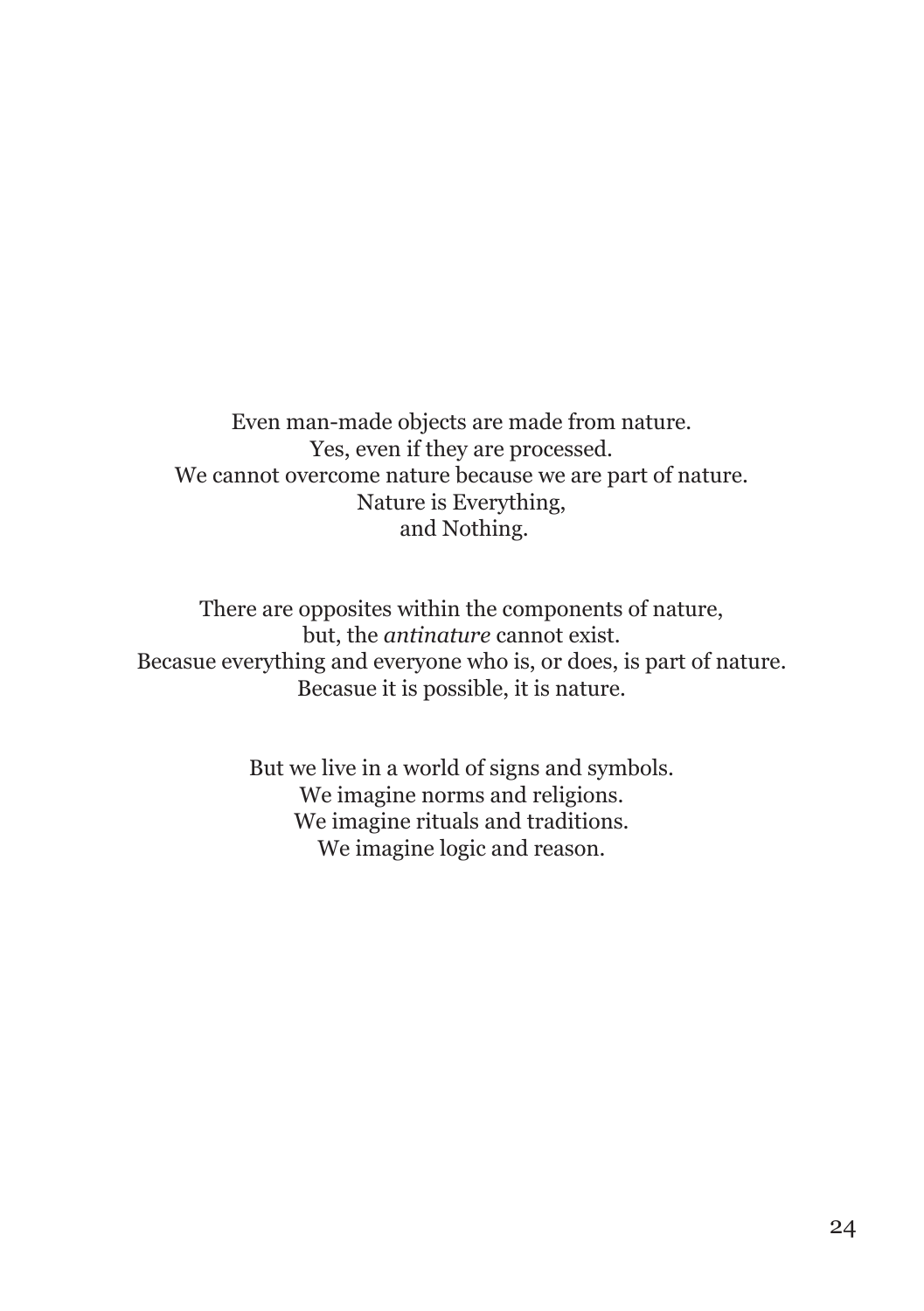We forgot the unknown forces of the physical world, to remember the beautiful illusions.

> The ideal. The divine. The comprehensive.

We became *The Masters of Creation.*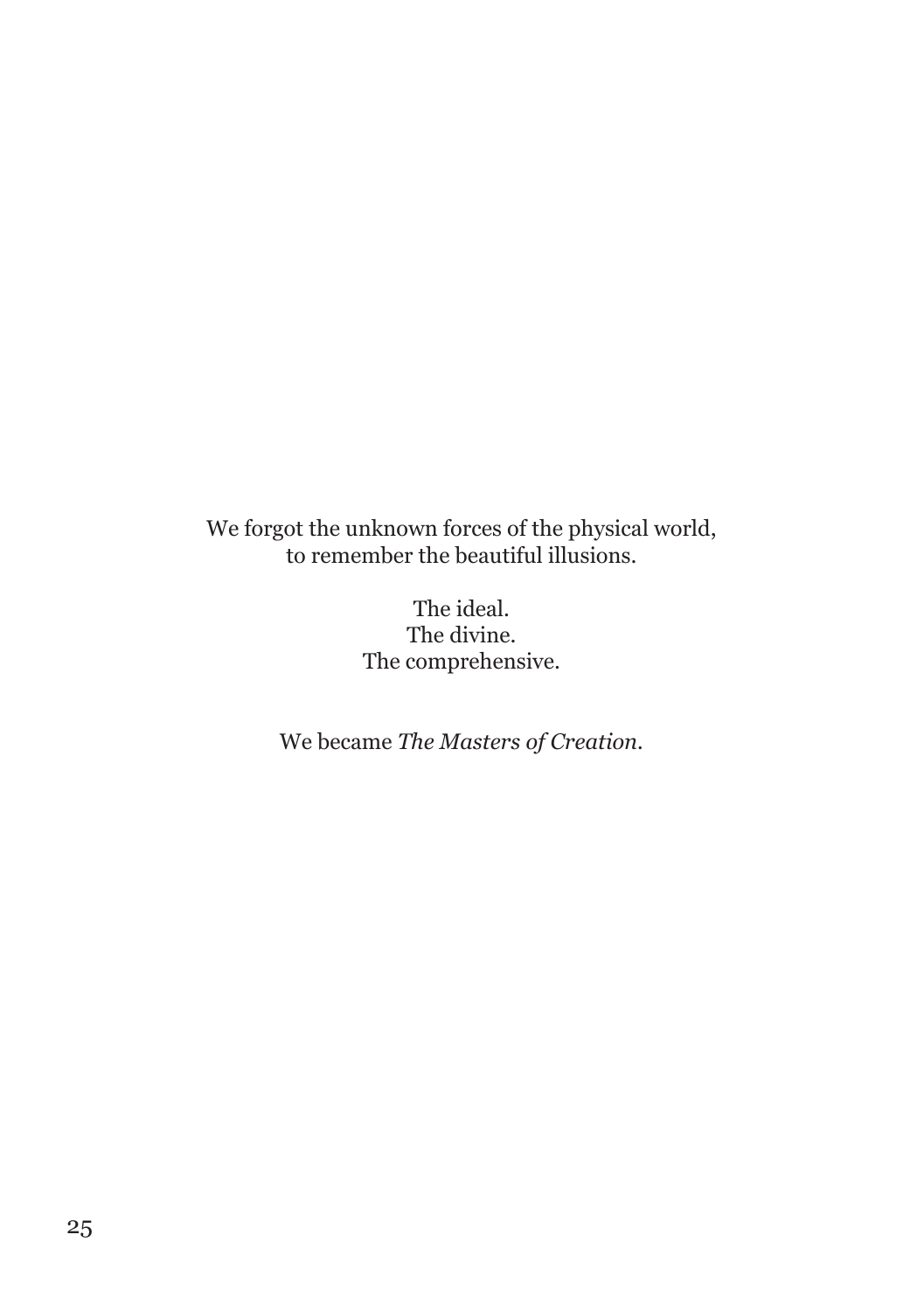¿What happens if one only believes in the existence of the imaginary world?

Other:…….…………………………………………………………….....…………………...................

| Lack of acceptance of ones irrational nature        |
|-----------------------------------------------------|
| Lack of creativity                                  |
| Lack of experimentation of other forms of knowledge |
| Lack of new experience                              |
| Conforms to others realities                        |
| Believing in the possibility to control life        |
| All aforementioned                                  |

¿What if the imaginary world is shaped by others?

¿Should one conform to the norms?

Yes No All of the above

¿What kind of 'truth' have we been taught?

| ¿Whose truth is right? |  |  |
|------------------------|--|--|
|                        |  |  |

| Majority |  |
|----------|--|
| Minority |  |
| None     |  |
|          |  |

¿ Can one define anything or anyone, dependent on its appearance? (If yes, elaborate why)

………………………………………………………………………………………………........................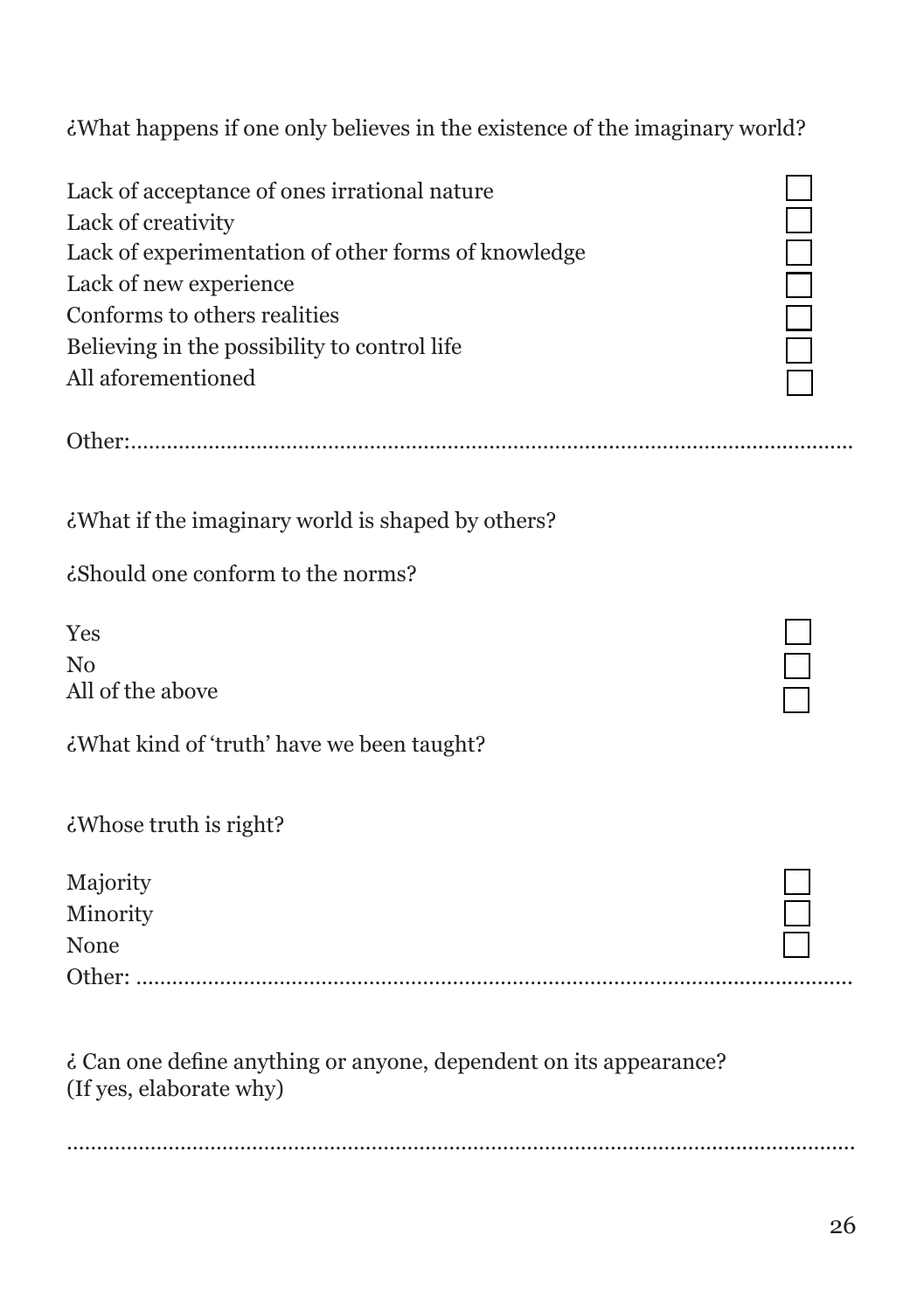We cannot know everything. Not through science, nor the humanities. We can free ourselves from logic.

'I neither know nor think that I know' (Plato, 5th century BC)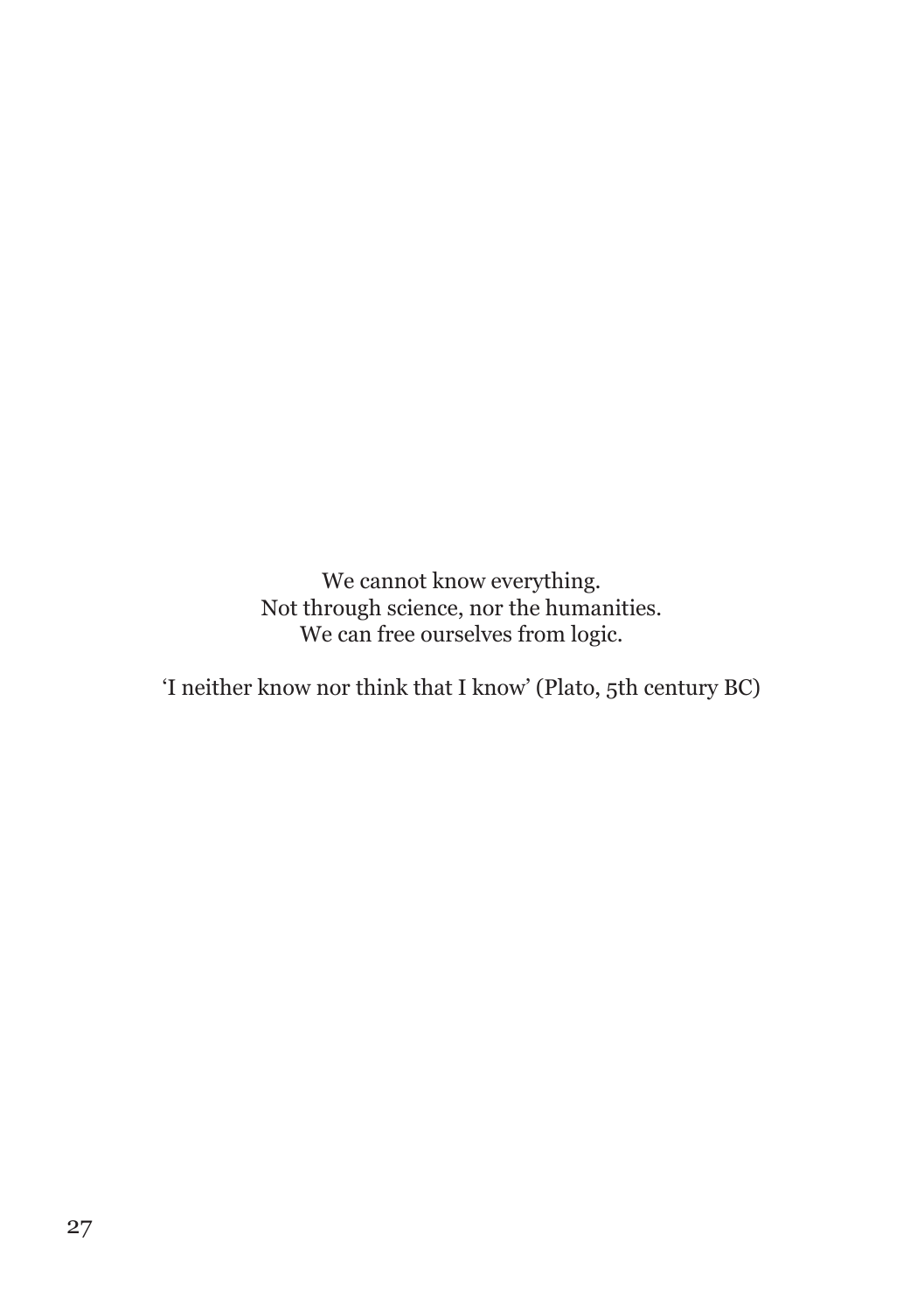#### *Example of how the absurd beats logic to form the absurd in Everything and Nothing:*

¿What is the table?

Atoms Particles Feelings Memories

#### MORE

¿What is the table?

Is the table a table when it was constructed, or when the constructor had the idea?

When it was constructed When the constructor had the idea

¿Is the table still a table if it loses a leg?

Yes No

¿What if one scrapes the wood with a knife, when does it stop being a table?

When one scrapes it for;

The first time The second time When it becomes dust

 $\Box$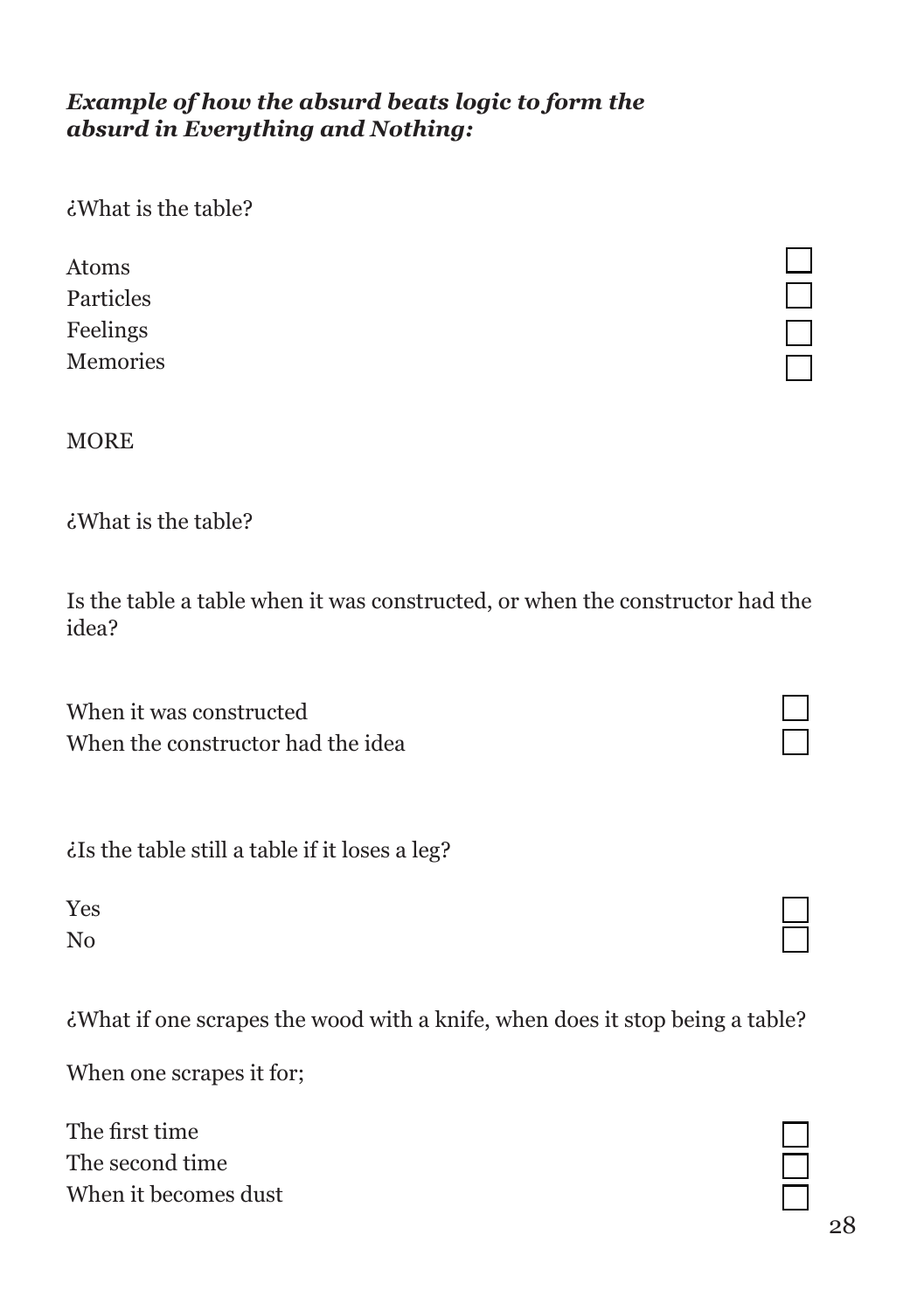¿Is the table a table when you had lunch on it?

Yes No

|  |  |  |  | is ones relationship to the object what gives it its meaning? |  |
|--|--|--|--|---------------------------------------------------------------|--|

| Yes            | $\Box$ |
|----------------|--------|
| N <sub>o</sub> | $\Box$ |

¿What if I use 'the table' to make an artwork, is it still a table or a wooden structure?

Artwork Wooden structure Table

 $\Box$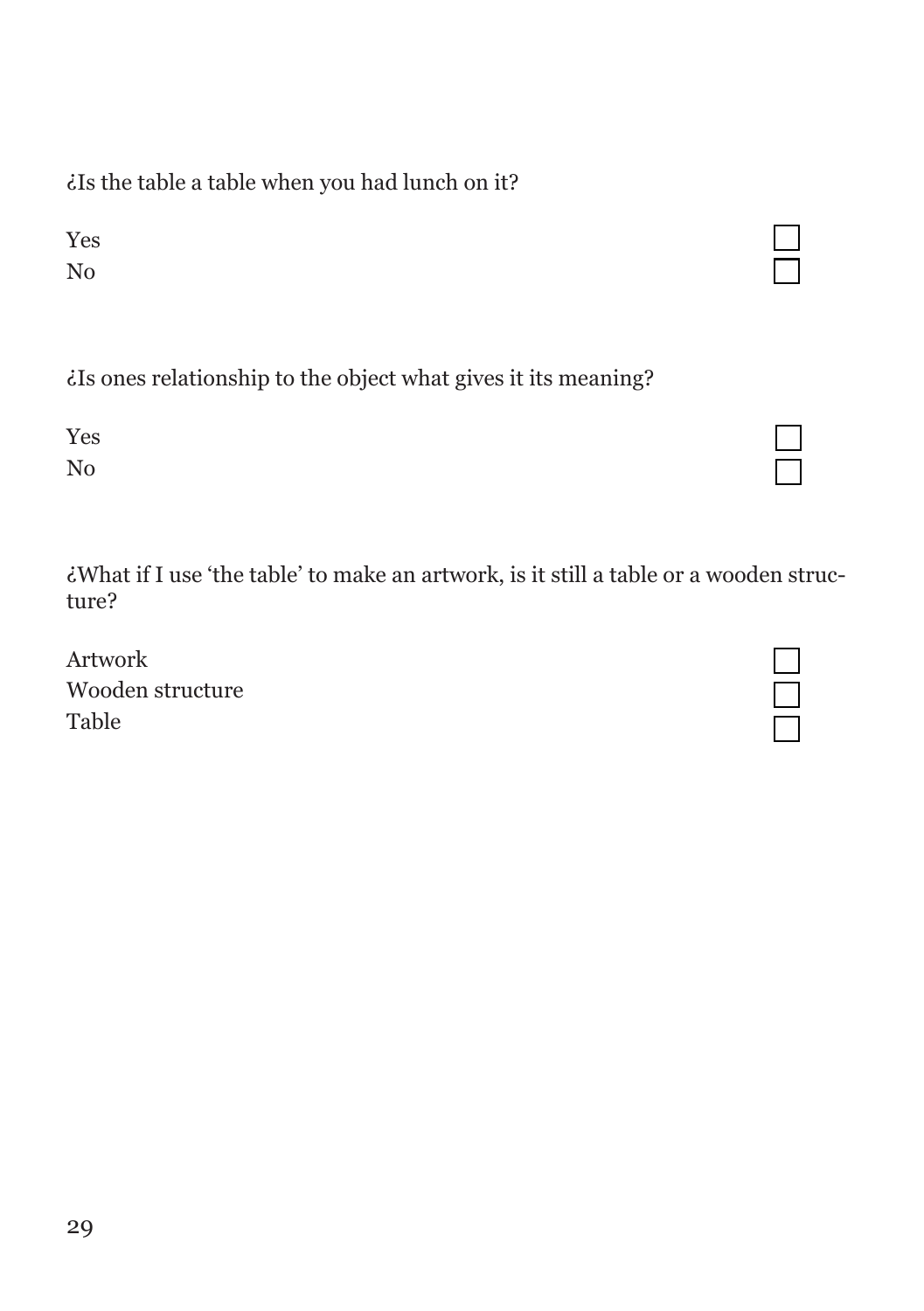The table can be perceived as an autonomous reality through the culture of Art. (G. Harman 2012)

> Art is freedom. Art is creativity. Art cannot be verified. Art proposes a reality, of acceptance and revolt.

'*Philosophia*' means the 'love for wisdom', so the 'real' can only be loved, not known. (Pythagoras, 6th century BC)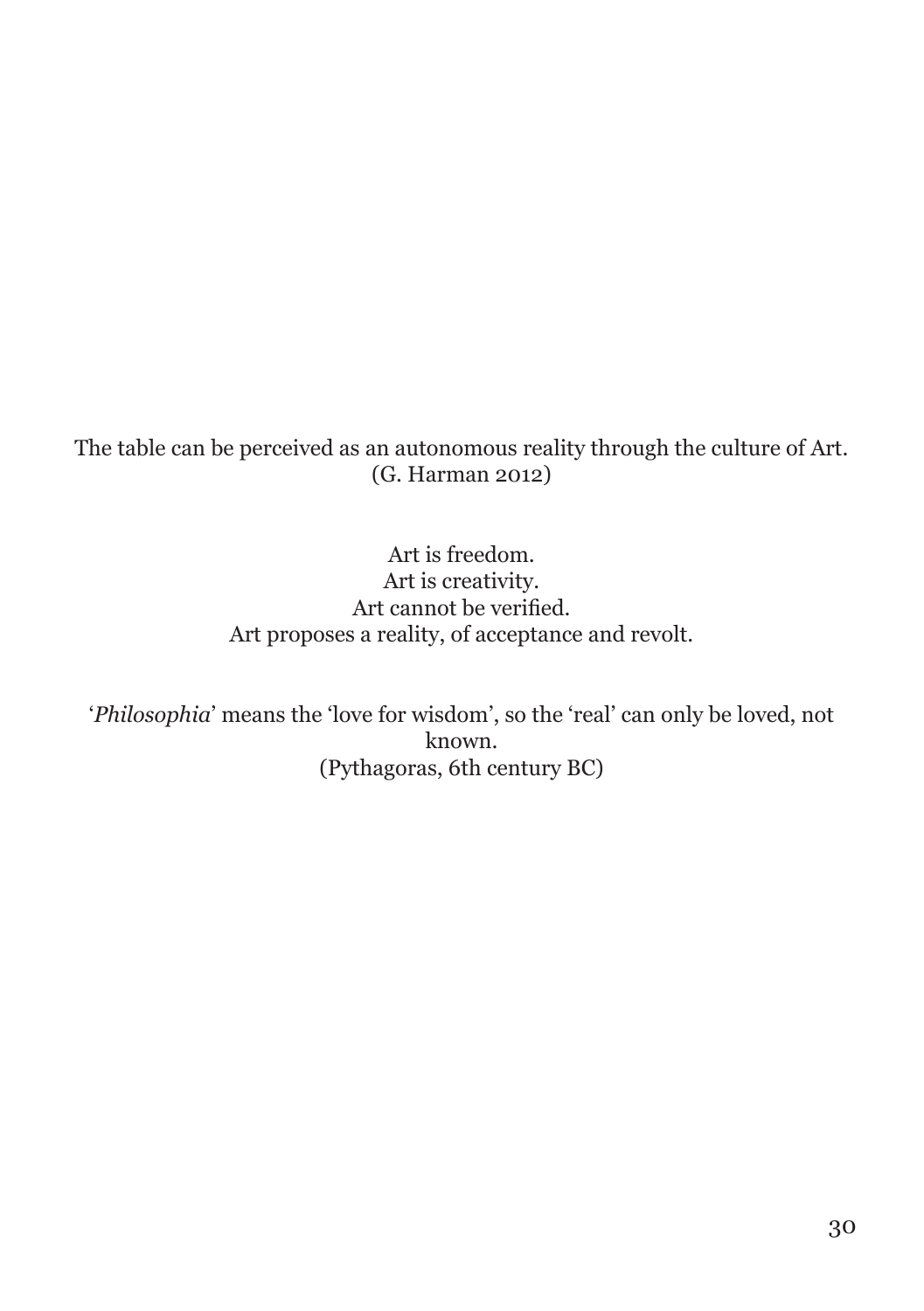¿Is it fear what prevents one from exposing their own ideas?

………………………………………………………………………………………………........................

¿Can these ideas become real just by manifesting them?

| Yes              |
|------------------|
| No               |
| All of the above |

¿Can a reality exist if no one perceives it?

Yes No All of the above

¿How much do we need others? (Rate from one to ten)

………

If a tree falls in the middle of a lonely forest, ¿how can we know it made sound?

………………………………………………………………………………………………........................

If we lock ourselves to set definitions, ¿will we ever be free to accept life?

Yes No All of the above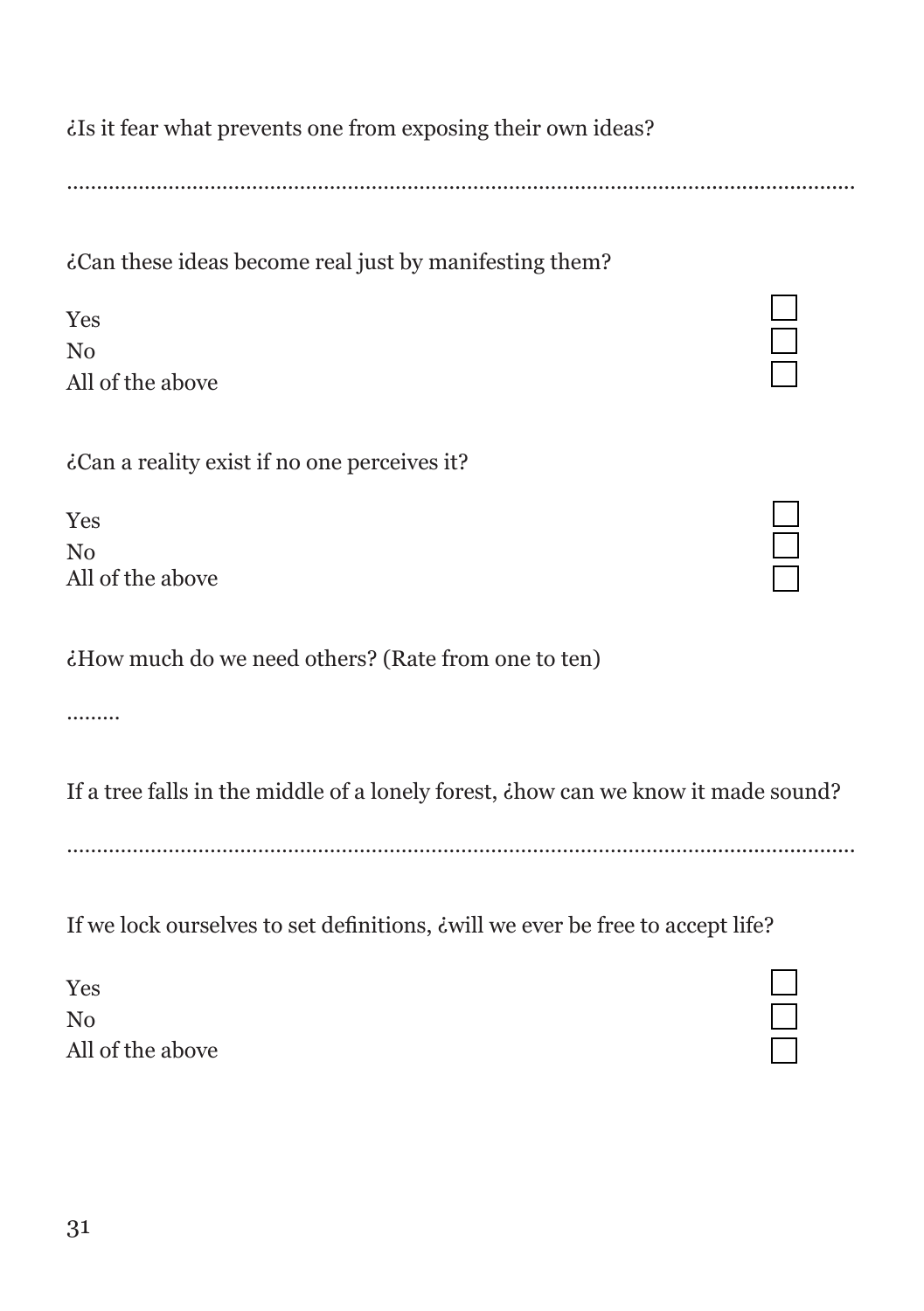If we have constructed our world, ¿do you know we have the power in our hands?

(and we do not)

Yes No All of the above

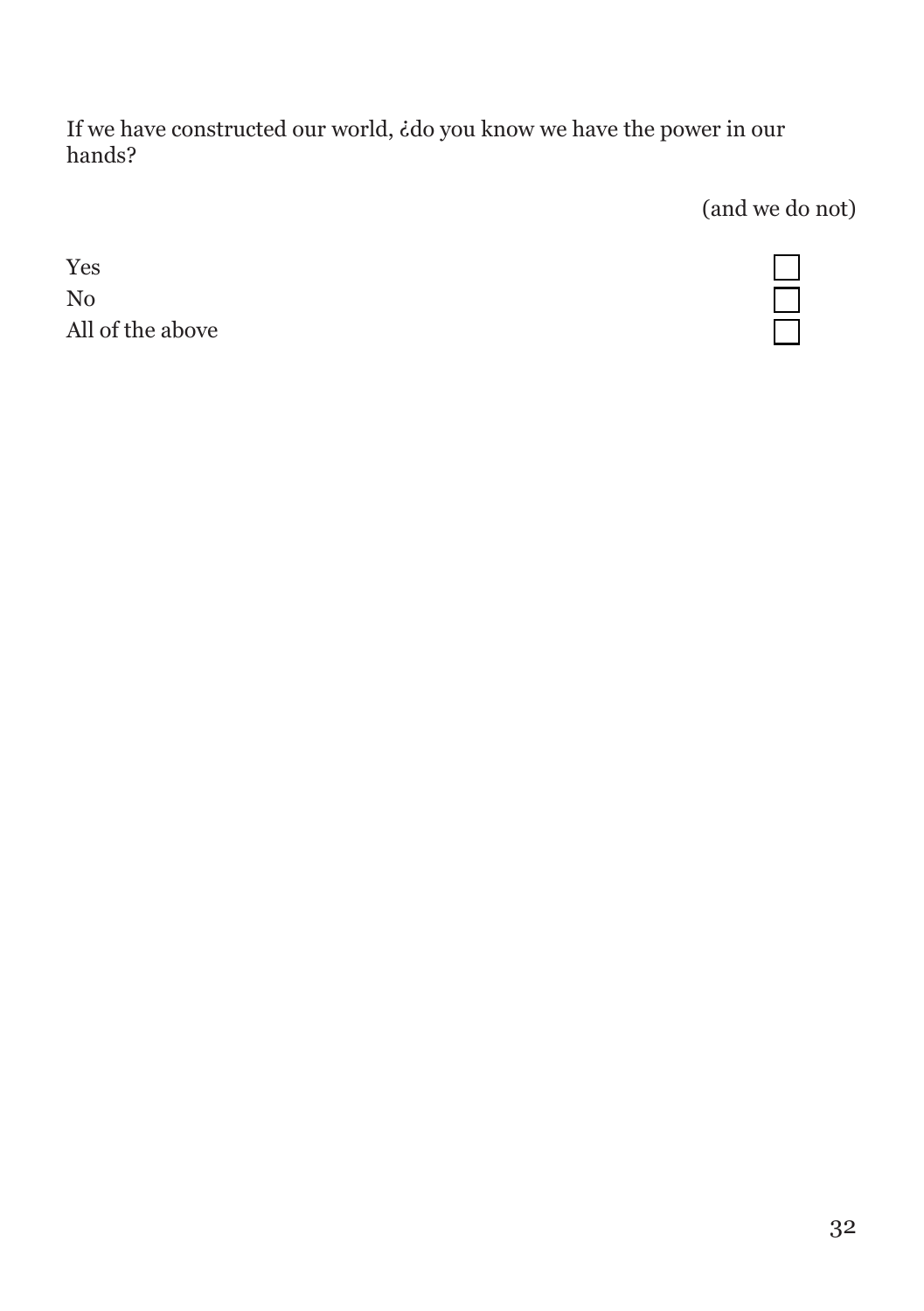#### 'Accepting the absurdity of everything around us is one step, a necessary experience: it should not become a dead end. It arouses a revolt that can be fruitful'. (A. Camus 1970)

We are only to conform to nature. Accept oneself as a whole, physically and mentally. Remember that control (and any other concept) is just an illusion.

> One can choose, but they cannot choose everything. One has to adapt and accept the unknown.

> > We are the eternal contradiction. We are the rational irrationality. We are the coherent incoherency. Life is, the coherent incoherency.

Life, is absurd enough to **laugh** about it.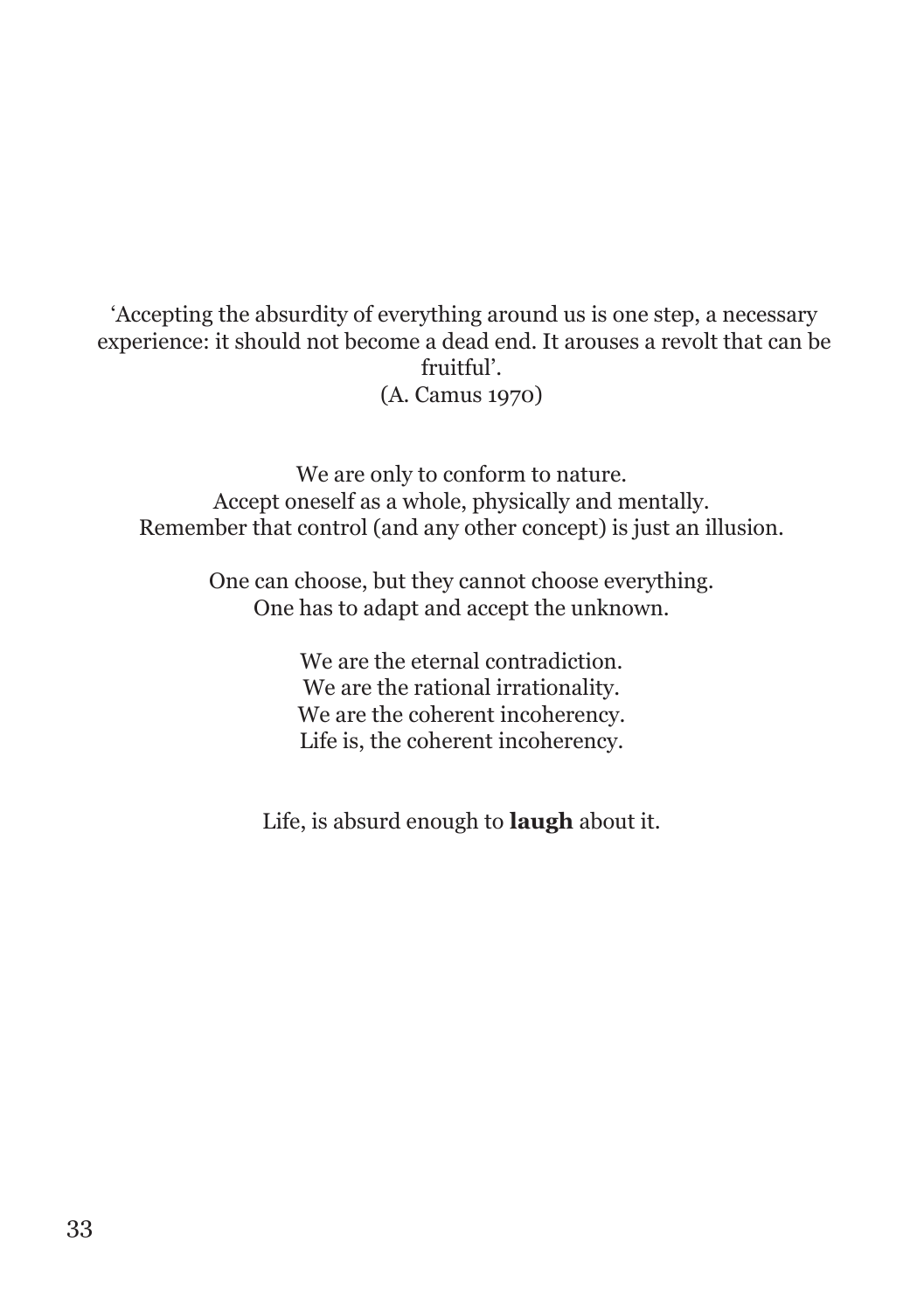The imaginary world can be Everything, therefore Nothing in specific. The physical world is Everything, therefore Nothing is specific. We can be Everything, therefore Nothing in specific.

Everything *is* Nothing.

*Existance is reason enough to be whatever one wants to be.*

 Although no norms are written in stone, ¿why not write them if we can?

¿Why not revolt with **passion**?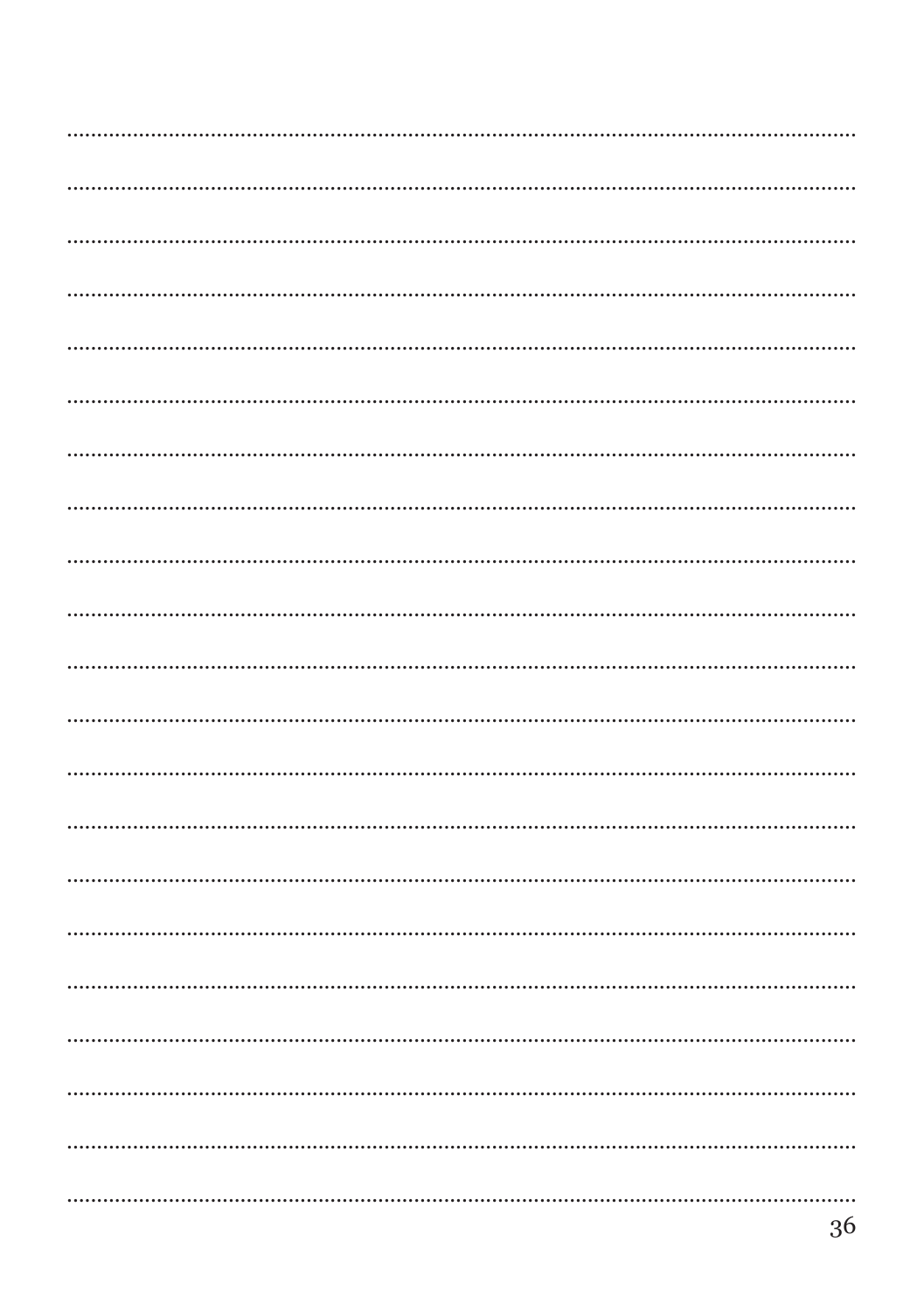#### **LITERATURE PAGE**

Arendt, H., & McCarthy, M. (1981). *The Life of the Mind* (Harvest/HBJ Book) (First ed.). Mariner Books.

Baudrillard, J., & Glaser, S. F. (1994). S*imulacra and Simulation* (The Body, In Theory: Histories of Cultural Materialism) (33601st ed.). University of Michigan Press.

Baudrillard, J., & Turner, C. (2013). *The Spirit of Terrorism (Radical Thinkers) (1st ed.). Verso.*

Camus, A. (1970), *Three Interviews*, Lyrical and Critical Essays.

Harman, G. (2012). Graham Harman: *The Third Table: 100 Notes, 100 Thoughts: Documenta Series 085* (Documenta (13): 100 Notes - 100 Thoughts / 100 Notizen - 100 Gedanken) (Bilingual ed.). Hatje Cantz.

Nietzsche, F., Geuss, R., & Speirs, R. (1999). Nietzsche: *The Birth of Tragedy and Other Writings* (Cambridge Texts in the History of Philosophy) (First Edition (US) First Printing ed.). Cambridge University Press.

Rorty, R. (1981). *Philosophy and the Mirror of Nature* (1st ed.). Princeton University Press.

Sartre, J., Macomber, C., Elkaïm-Sartre, A., & Cohen-Solal, A. (2007). *Existentialism Is a Humanism* (Annotated ed.). Yale University Press.

Sartre, J. (2021). *Being And Nothingness.* Taylor & Francis,Routledge.India.